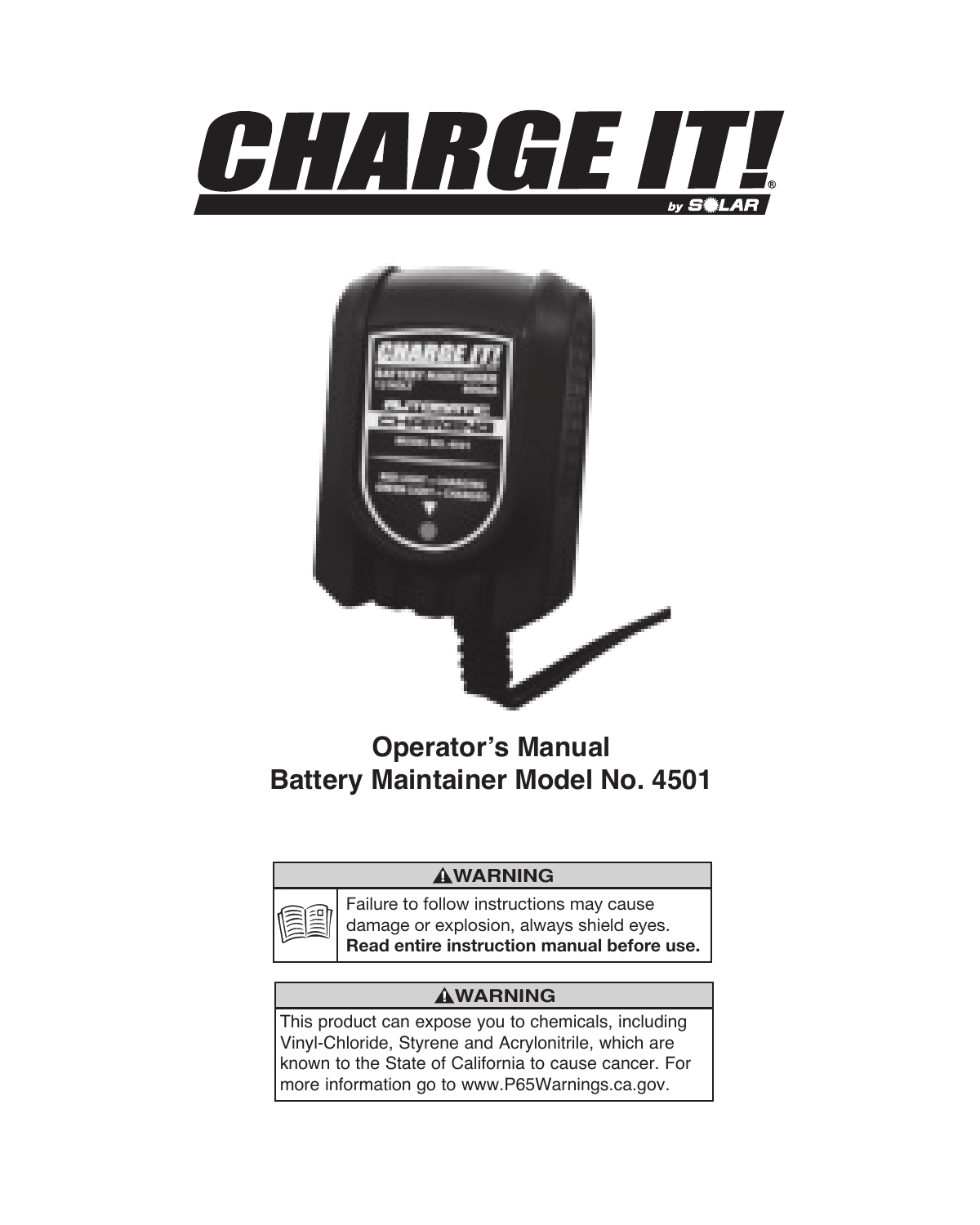#### **IMPORTANT SAFETY INSTRUCTIONS - READ THESE FIRST**

| <b>AWARNING</b> |                                                                                                                                                                                                                                                                                                                                                                                                                                                                                                                                                                                                                                                                                                                                                                                                       |  |  |  |
|-----------------|-------------------------------------------------------------------------------------------------------------------------------------------------------------------------------------------------------------------------------------------------------------------------------------------------------------------------------------------------------------------------------------------------------------------------------------------------------------------------------------------------------------------------------------------------------------------------------------------------------------------------------------------------------------------------------------------------------------------------------------------------------------------------------------------------------|--|--|--|
|                 | Read these instructions completely before using the Battery Charger and save them for future<br>reference. Before using the Battery Charger to charge a battery, read these instructions and the<br>instruction manual/safety information provided by the car, truck, boat or equipment manufacturer.<br>Following all manufacturers' instructions and safety procedures will reduce the risk of accident.                                                                                                                                                                                                                                                                                                                                                                                            |  |  |  |
|                 | Working around lead-acid batteries may be dangerous. Lead-acid batteries release explosive gases<br>during normal operation, charging and jump starting. Carefully read and follow these instructions for<br>safe use. Always follow the specific instructions in this manual and on the Battery Charger each time<br>you use the Battery Charger.<br>All lead-acid batteries (car, truck and boat) produce hydrogen gas which may violently explode in the<br>presence of fire or sparks. Do not smoke, use matches or a cigarette lighter while near<br>batteries. Do not handle the battery while wearing vinyl clothing because static electricity sparks are<br>generated when vinyl clothing is rubbed. Review all cautionary material on the Battery Charger and<br>in the engine compartment. |  |  |  |
|                 | Always wear eye protection, appropriate protective clothing and other safety equipment when<br>working near lead-acid batteries. Do not touch eyes while working on or around lead-acid batteries.                                                                                                                                                                                                                                                                                                                                                                                                                                                                                                                                                                                                    |  |  |  |
| 孤               | Always store clamps away from each other or common conductors. Improper storage of clamps may<br>cause the clamps to come in contact with each other, or a common conductor, which would be<br>hazardous if the Battery Charger was plugged into an AC outlet.                                                                                                                                                                                                                                                                                                                                                                                                                                                                                                                                        |  |  |  |
|                 | Use extreme care while working within the engine compartment, because moving parts may cause<br>severe injury. Read and follow all safety instructions published in the vehicle's Owner's Manual.                                                                                                                                                                                                                                                                                                                                                                                                                                                                                                                                                                                                     |  |  |  |
|                 | Batteries being charged with the Battery Charger unit likely contain liquid acids which are hazardous<br>if spilled.                                                                                                                                                                                                                                                                                                                                                                                                                                                                                                                                                                                                                                                                                  |  |  |  |

WARNING: Changes or modifications to this unit not expressly approved by the party responsible for compliance could void the user's authority to operate the equipment.

NOTE: This equipment has been tested and found to comply with the limits for a Class B digital device, pursuant to Part 15 of the FCC Rules. These limits are designed to provide reasonable protection against harmful interference in a residential installation. This equipment generates, uses and can radiate radio frequency energy and, if not installed and used in accordance with the instructions, may cause harmful interference to radio communications. However, there is no guarantee that interference will not occur in a particular installation. If this equipment does cause harmful interference to radio or television reception, which can be determined by turning the equipment off and on, the user is encouraged to try to correct the interference by one or more of the following measures:

- Reorient or relocate the receiver antenna
- Increase the separation between remote and receiver.
- Connect the equipment into an outlet on a circuit different from that to which the receiver is connected.
- Consult the dealer or an experienced radio TV technician for help.

This Class B digital apparatus complies with Canadian ICES-003.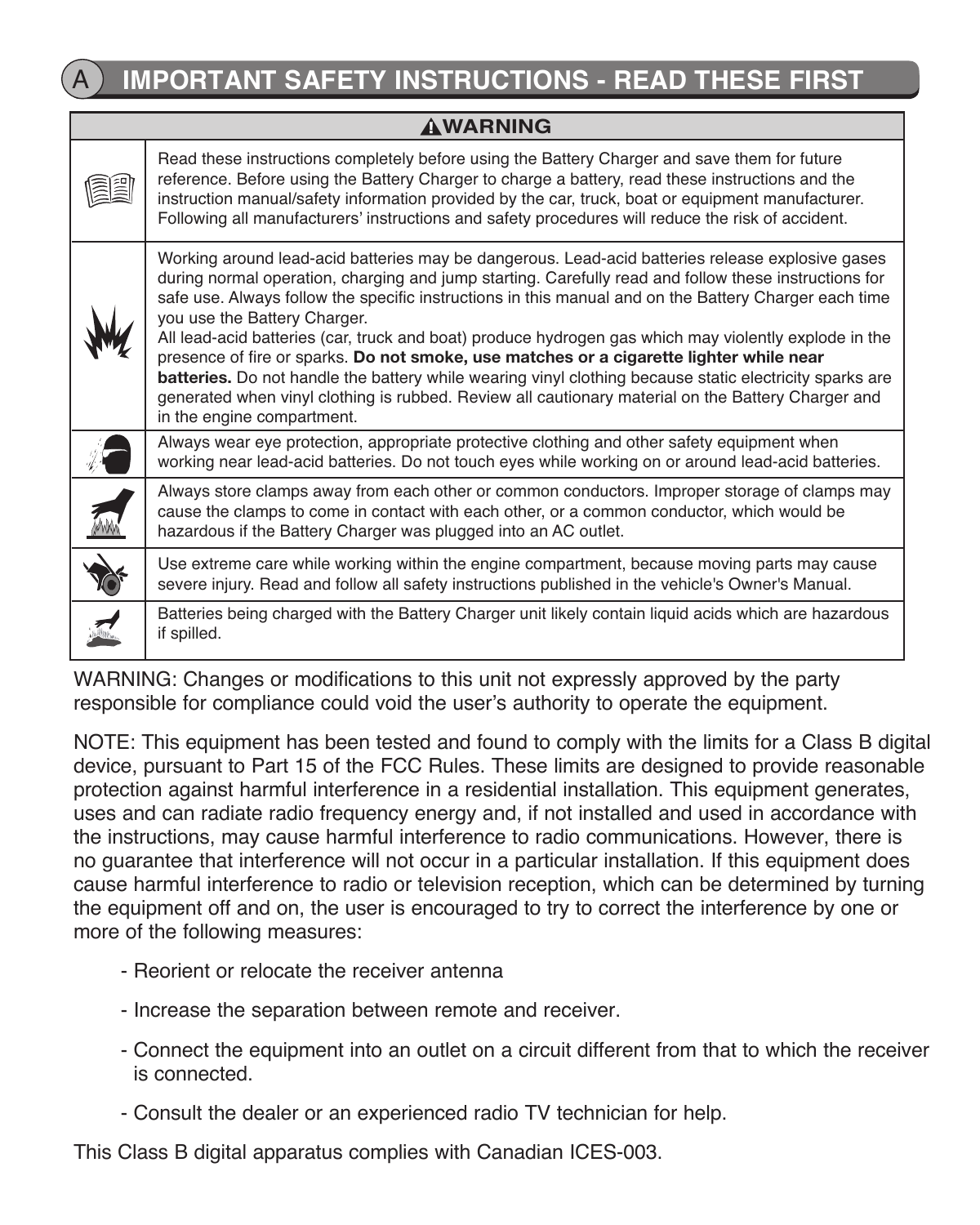- 1. SAVE THESE INSTRUCTIONS This manual contains important safety and operating instructions for Model No. 4501.
- 2. Do not expose charger to rain or snow.
- 3. Use of an attachment not recommended or sold by the manufacturer may result in a risk of fire, electric shock, or injury to persons.
- 4. To reduce risk of damage to electric plug and cord, pull by plug rather than cord when disconnecting charger.
- 5. An extension cord should not be used unless absolutely necessary. Use of an improper extension cord could result in a risk of fire and electric shock. If extension cord must be used, make sure:
	- a. That pins on plug of extension cord are the same number, size, and shape as those of plug on charger,
	- b. That extension cord is properly wired and in good electrical condition; and
	- c. That the wire size is large enough for the length of cord as specified below.

| Cord Length: ft.(m) |    |    | 25(8) 50(16) 100(31) 150(46) |  |
|---------------------|----|----|------------------------------|--|
| AWG size of cord:   | 18 | 16 |                              |  |

- 6. To prevent electric shock Dispose of battery charger if cord becomes defective.
- 7. Do not operate charger if it has received a sharp blow, been dropped, or otherwise damaged in any way; take it to a qualified service center.
- 8. Do not disassemble charger; take it to a qualified service center when service or repair is required. Incorrect reassembly may result in a risk of electric shock or fire.
- 9. To reduce risk of electric shock, unplug the charger from outlet before attempting any maintenance or cleaning. Turning off controls will not reduce this risk.
- 10. Monitor battery charger daily when using it to maintain battery for extended periods.
- 11. WARNING RISK OF EXPLOSIVE GASES.
	- a. Working in vicinity of a lead-acid battery is dangerous. Batteries generate explosive gases during normal battery operation. For this reason, it is of utmost importance that each time before using your charger, you read this manual and follow the instructions exactly.
	- b. To reduce risk of battery explosion, follow these instructions and those published by the battery manufacturer and the manufacturer of any equipment you intend to use in the vicinity of the battery. Review cautionary markings on these products and in the engine compartment.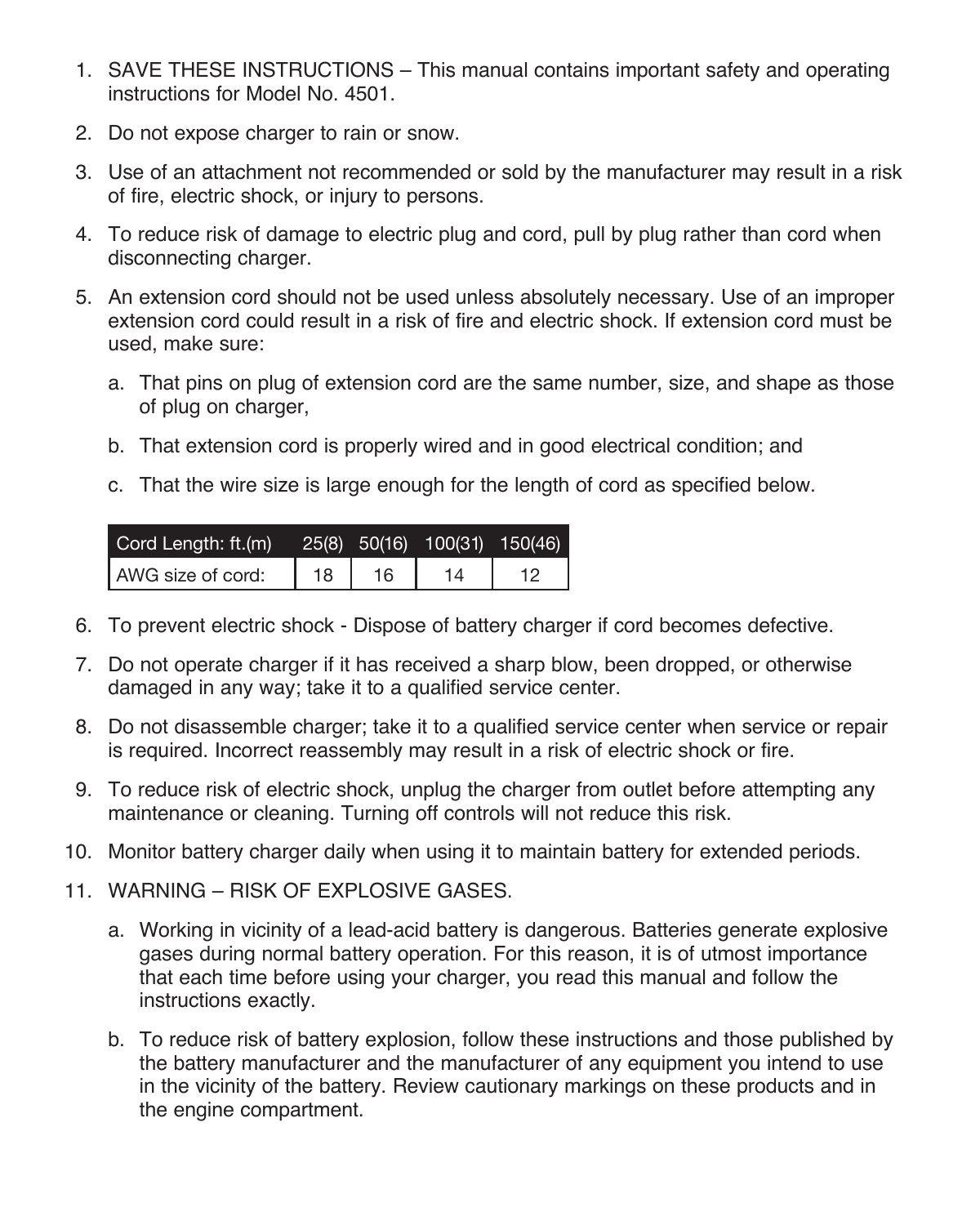## **PERSONAL PRECAUTIONS**

- 1. Someone should be within range of your voice or close enough to come to your aid when you work near a lead-acid battery.
- 2. Have plenty of fresh water and soap nearby in case battery acid contacts skin, clothing, or eyes.
- 3. Wear complete eye protection and clothing protection. Avoid touching eyes while working near battery.
- 4. If battery acid contacts skin or clothing, wash immediately with soap and water. If acid enters eye, immediately flood eye with cold running water for at least 10 minutes and get medical attention immediately.
- 5. NEVER smoke or allow a spark or flame in vicinity of battery or engine.
- 6. Be extra cautious to reduce risk of dropping a metal tool onto battery. It might spark or short-circuit battery or other electrical part that may cause explosion.
- 7. Remove personal metal items such as rings, bracelets, necklaces, and watches when working with a lead-acid battery. A lead-acid battery can produce a short-circuit current high enough to weld a ring or other jewelry to metal, causing a severe burn.
- 8. Use charger for charging LEAD-ACID batteries only. It is not intended to supply power to a low voltage electrical system other than in a starter-motor application. Do not use battery charger for charging dry-cell batteries that are commonly used with home appliances. These batteries may burst and cause injury to persons and damage to property.
- 9. NEVER charge a frozen battery.



#### C **PREPARATION**

#### PREPARING TO CHARGE BATTERY:

- 1. If it is necessary to remove battery from vehicle to charge, always remove grounded terminal from battery first. Make sure all accessories in the vehicle are off, so as not to cause an arc.
- 2. Be sure area around battery is well ventilated while battery is being charged. Gas can be forcefully blown away by using a piece of cardboard or other non-metallic material as a fan.
- 3. Clean battery terminals with a mixture of baking soda and hot water. Be careful to keep corrosion from coming in contact with eyes.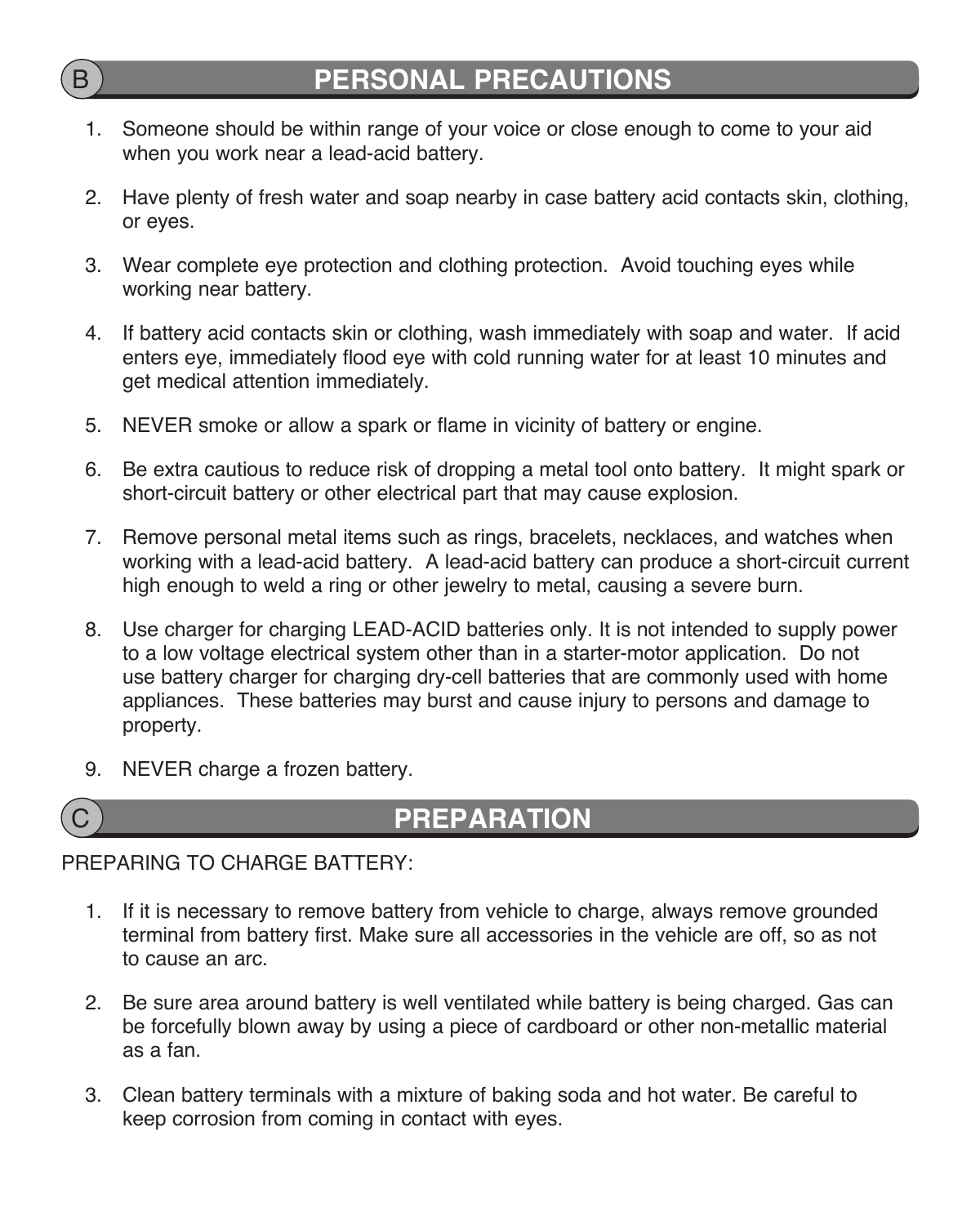- 4. Add distilled water in each cell until battery acid reaches level specified by battery manufacturer. This helps purge excessive gas from cells. Do not overfill. For Maintenance Free Batteries - carefully follow manufacturer's recharging instructions.
- 5. Study all battery manufacturer's specific precautions such as removing or not removing cell caps while charging and recommended rates of charge.
- 6. Determine voltage of battery by referring to vehicle owner's manual and make sure that charger output voltage matches vehicle voltage.
- 

#### **LOCATING THE CHARGER**

- 1. Locate the charger as far away from the battery as DC cables permit.
- 2. Never place the charger directly above the battery being charged; gases from the battery will corrode and damage the charger.
- 3. Never allow battery acid to drip on the charger when reading specific gravity or filling the battery.
- 4. Do not operate the charger in a closed area or restrict ventilation in any way.
- 5. Do not set a battery on top of the charger.
- 6. Locate the charger at least 18" above the floor.
- 7. Do not place the charger where rain, snow, or other moisture could drip on it.

## E **BATTERY CHARGER CONNECTION PRECAUTIONS**

- 1. CAUTION: Connect and disconnect DC output clips only after setting any switches with an OFF position to OFF and removing AC power cord from electric outlet. Never allow clips to touch each other.
- 2. When hooking up charger, attach one clip to battery and the other to a point away from battery (see sections F & G). Do not hook up charger until reading sections A–J.
- 3. Always make battery connections prior to plugging charger into AC outlet.

To reduce explosion risk, never connect both clips directly to the battery. When making each connection, twist or rock clip back and forth several times to make a good connection and to reduce the risk of a clip slipping off and creating a spark. Do not twist or rock clip on the battery after the second clip connection is made.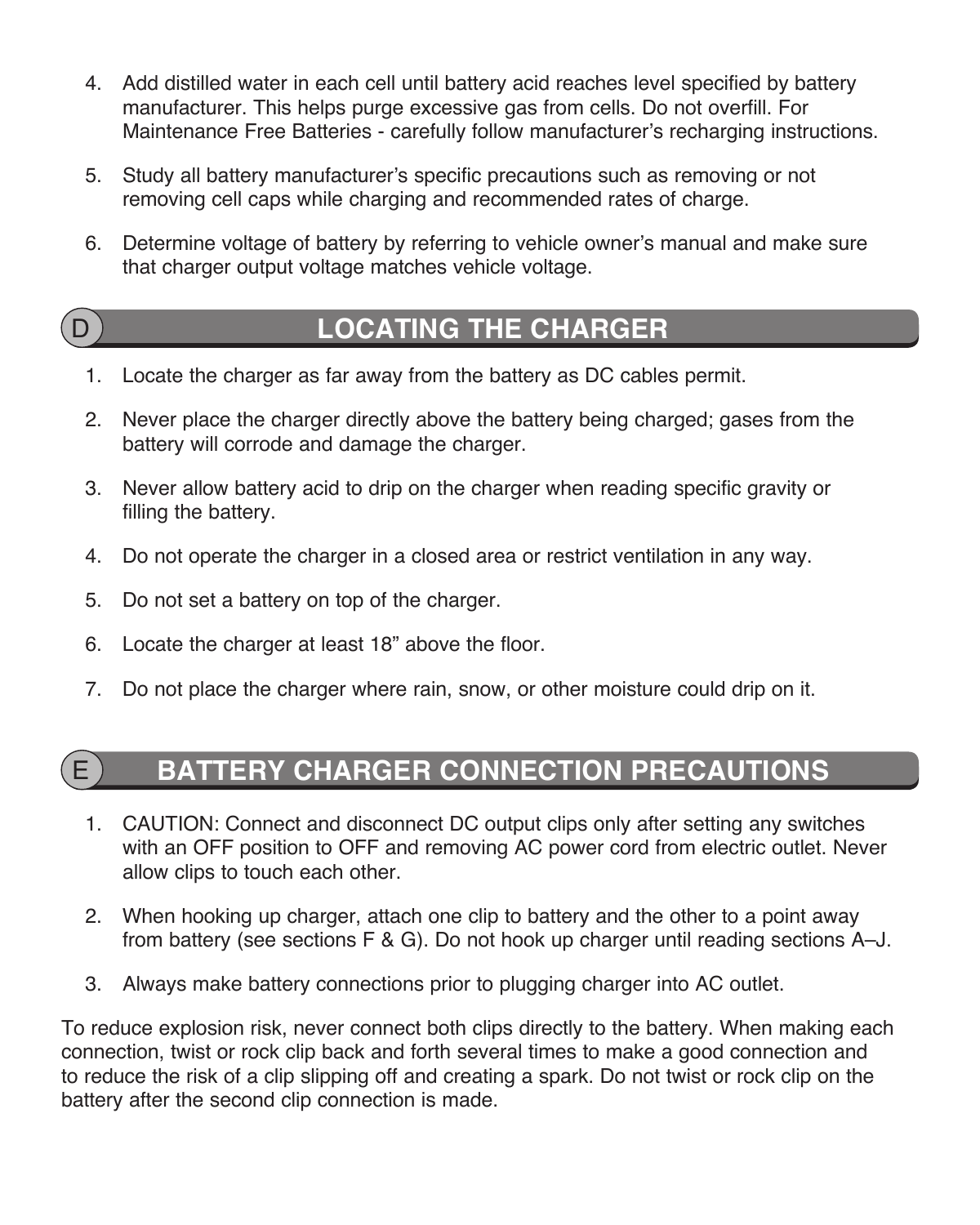### **CHARGING A BATTERY THAT IS INSTALLED IN A VEHICLE**

CAUTION: A MARINE (BOAT) BATTERY MUST BE REMOVED AND CHARGED ON SHORE. TO CHARGE IT ON BOARD REQUIRES EQUIPMENT SPECIALLY DESIGNED FOR MARINE USE.

CAUTION: A SPARK NEAR BATTERY MAY CAUSE BATTERY EXPLOSION. TO REDUCE RISK OF A SPARK NEAR BATTERY:

- 1. Position AC and DC cords to reduce risk of damage by hood, door, or moving engine part.
- 2. Stay clear of fan blades, belts, pulleys, and other parts that can cause injury to persons.
- 3. Check polarity of battery posts. POSITIVE (POS, P, +) battery post usually has larger diameter than NEGATIVE (NEG, N, –) post.
- 4. Determine which post of battery is grounded (connected) to the chassis. If the negative post is grounded to the chassis (as in most vehicles), see Figure 1 and instruction 5a. If the positive post is grounded to the chassis, see instruction 5b.
- 5. a) For NEGATIVE GROUNDED vehicle, connect POSITIVE (Red) clip from the battery charger to the POSITIVE (POS, P, +) ungrounded post of the battery.
	- b) For POSITIVE GROUNDED vehicle, connect the NEGATIVE (Black) clip from the battery charger to the NEGATIVE (NEG, N, –) ungrounded post of the battery. (This arrangement is usually found in pre-1970 foreign vehicles or pre-1970 farm tractors. This is a rare occurrence.)
- 6. Connect the remaining battery charger clip to the vehicle chassis or engine block, as far away from the battery as possible. Do not connect the clip to carburetor, fuel lines, or sheet metal body parts. Connect to a heavy gauge metal part of the frame or engine block.
- 7. When disconnecting charger, disconnect AC cord, remove clip from vehicle chassis, and then remove clip from battery terminal.
- 8. Refer to the Operating Instructions for information on setting selector switches.



Figure 1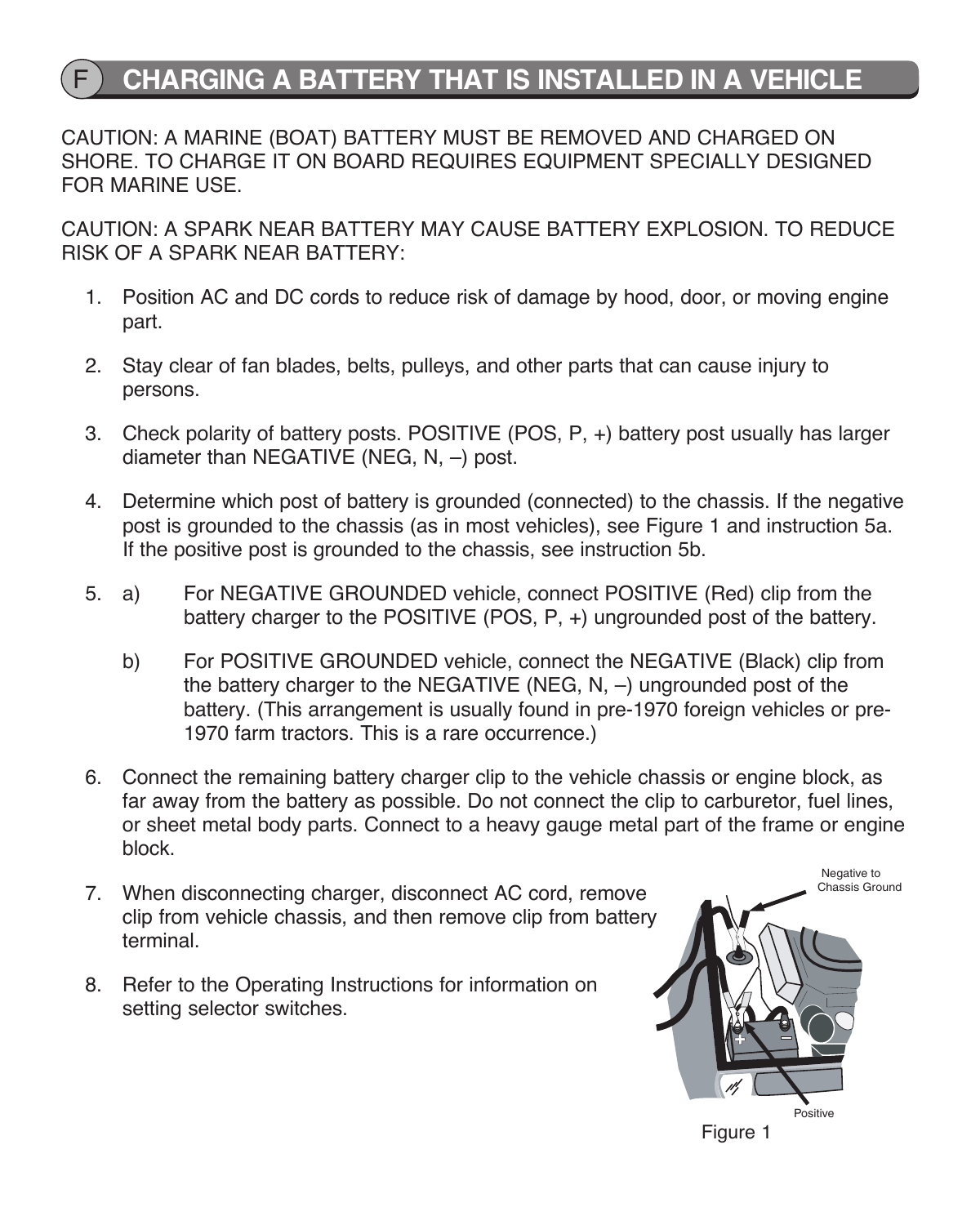## G **CHARGING A BATTERY OUTSIDE OF THE VEHICLE**

CAUTION: A MARINE (BOAT) BATTERY MUST BE REMOVED AND CHARGED ON SHORE. TO CHARGE IT ON BOARD REQUIRES EQUIPMENT SPECIALLY DESIGNED FOR MARINE USE.

CAUTION: A SPARK NEAR BATTERY MAY CAUSE BATTERY EXPLOSION. TO REDUCE RISK OF A SPARK NEAR BATTERY:

- 1. Check polarity of battery posts. POSITIVE (POS, P, +) battery post usually has a larger diameter than NEGATIVE (NEG, N, –) post.
- 2. Attach at least a 24" long, #6 gauge (AWG) insulated battery cable to NEGATIVE (Neg, N, –) battery post.
- 3. Connect POSITIVE (RED) charger clip to POSITIVE (POS, P, +) post of battery.
- 4. Position yourself and the free end of the cable (installed in step #2) as FAR away from the battery as possible. FACING AWAY FROM THE BATTERY, connect the NEGATIVE (Black) charger clip to the free end of the cable.
- 5. When charging is complete, disconnect charger, always in reverse sequence of connecting procedure and break first connection while as far away from battery as practical.





#### **OPERATING INSTRUCTIONS**

- 1. The battery maintainer comes with the output options: Clamp set, ring terminal set and 12V adapter. Choose the option that best meets your specific needs and connect it to the output lead.
- 2. Make a proper battery connection based on the output option chosen (see section F or G as applicable).
- 3. Plug the maintainer into an AC receptacle:
	- If a blinking red LED lights, this indicates a reverse polarity condition has been detected. Disconnect from AC power supply immediately and check all battery connections until the cause is found and corrected.
	- If a red LED lights solid, the charger has begun charging. Assuming you achieve a solid red LED upon AC connection, the charger will execute its multi-step charging process.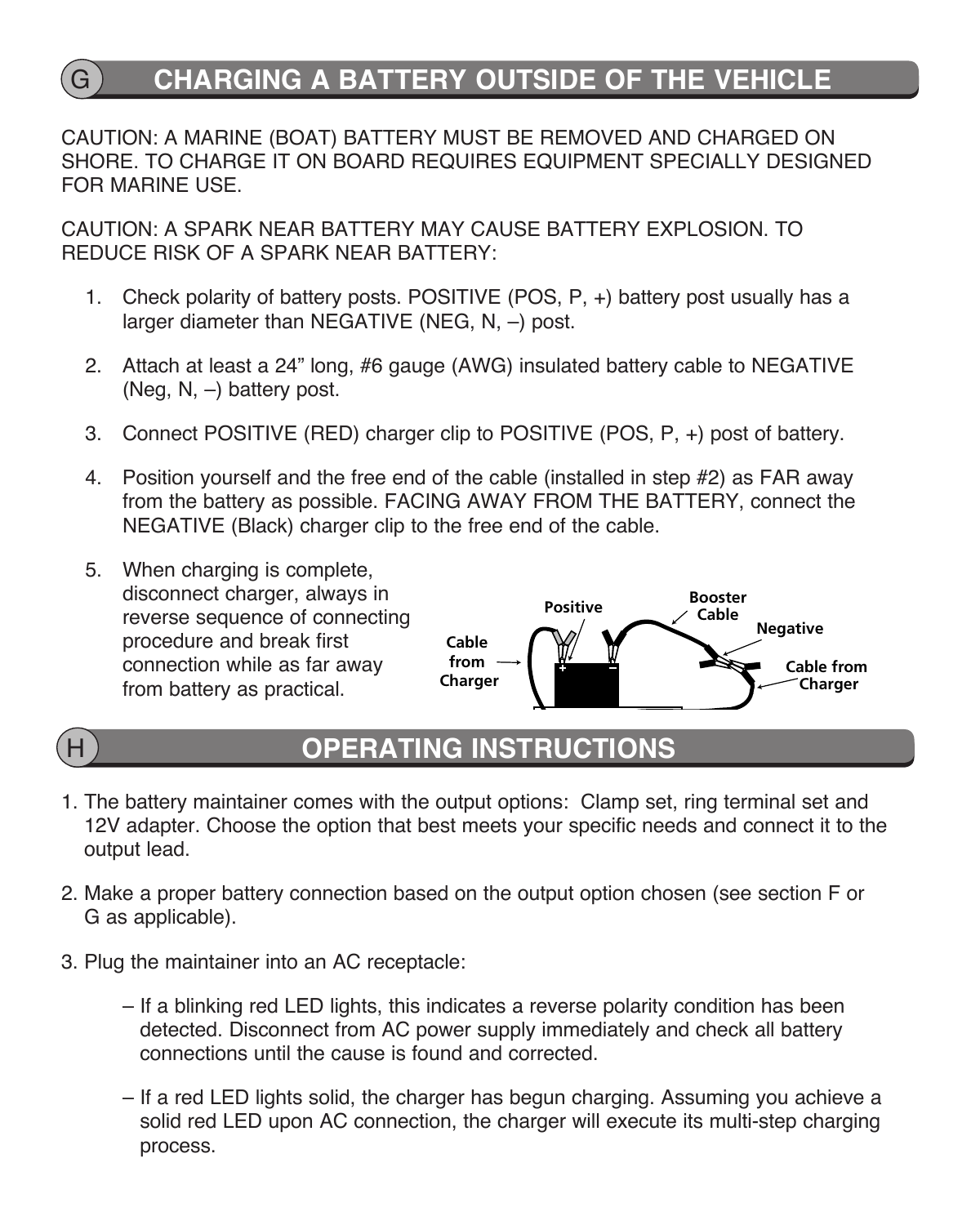- As the battery approaches full charge, the LED indicator will change to a blinking green LED.
- Once the battery has reached full charge, the LED indicator will light solid green. The battery will be maintained until it is disconnected from the charger.

**Note:** If the blinking red ERROR LED lights after the charging routine has started, this indicates a fault has occurred or a shorted cell has been detected. Disconnect from AC power and test the battery to ensure proper condition. For extremely large batteries, the charging routine could timeout during one of the charging steps and, in this case, restarting the charging process should resolve the issue.

4. When you are finished with the charging process, disconnect AC power cord from AC outlet, and then disconnect DC leads from battery/vehicle in the reverse sequence of the connection procedure.

## **CHARGER CARE & MAINTENANCE**

CAUTION – Make sure charger is unplugged from electrical outlet before performing any maintenance.

A minimum amount of care can keep your battery charger working and looking good for years.

- 1. Clean the clamps after each use. Wipe off any battery fluid that may have come in contact with the clamps to prevent corrosion. Battery fluid may be neutralized with a solution of water and baking soda.
- 2. If needed, the case may be wiped clean with a soft cloth.

There are no user-serviceable parts inside.

For information concerning use, applications, or service, call Technical Service at 800.328.2921.



## J **LIMITED WARRANTY**

This product is warranted to be free from defects in material or workmanship for a period of one year from the date of original end user purchase.

This warranty extends to each person who acquires lawful ownership within one year of the original retail purchase, but is void if the product has been abused, altered, misused or improperly packaged and damaged when returned for repair. This warranty applies to the product only and does not apply to any accessory items included with the product which are subject to wear from usage; the replacement or repair of these items shall be at the expense of the owner.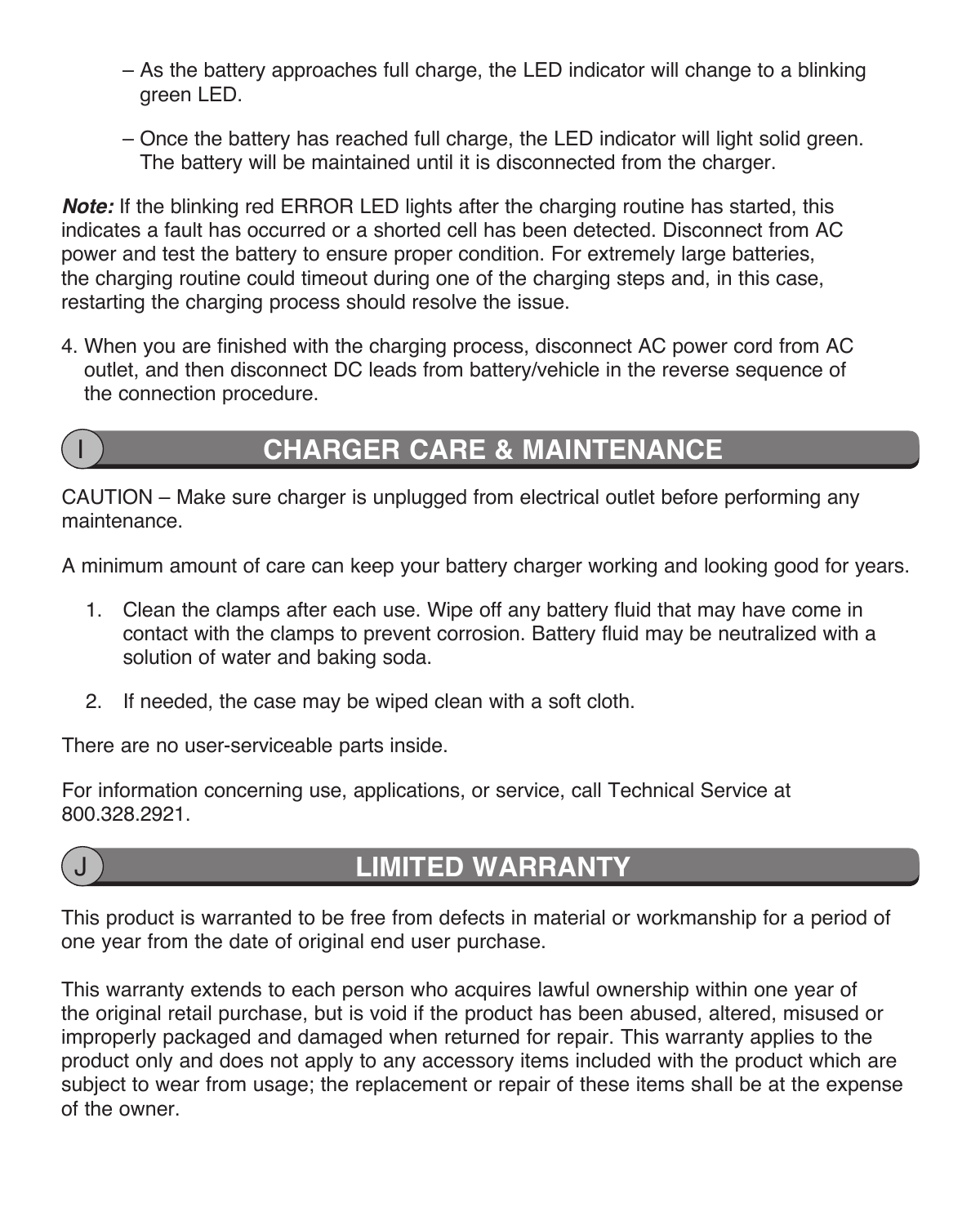THE TERMS OF THE LIMITED WARRANTY CONSTITUTE THE BUYER'S SOLE AND EXCLUSIVE REMEDY. IMPLIED WARRANTIES OF MERCHANTABILITY AND FITNESS FOR A PARTICULAR PURPOSE ARE LIMITED IN DURATION TO THIS EXPRESS WARRANTY. AFTER 1 YEAR FROM DATE OF PURCHASE, ALL RISK OF LOSS FROM WHATEVER REASON SHALL BE PUT UPON THE PURCHASER.

MANUFACTURER SHALL NOT BE LIABLE FOR INCIDENTAL AND CONSEQUENTIAL DAMAGES UNDER ANY CIRCUMSTANCES: LIABILITY, IF ANY, SHALL NEVER EXCEED THE PURCHASE PRICE OF THIS PRODUCT REGARDLESS OF WHETHER LIABILITY IS PREDICATED UPON BREACH OF WARRANTY (EXPRESS OR IMPLIED), NEGLIGENCE, STRICT TORT OR ANY OTHER THEORY.

Some states do not permit the limitation of warranties or limitation of consequential or incidental damages, so the above disclaimer and limitation may not apply to you. This warranty gives you specific legal rights, and you may also have other rights which vary from state to state.



## **FOR WARRANTY OR SERVICE**

**If this product fails within the warranty period, return it to your dealer for an exchange. A valid, dated sales receipt is required to obtain service under this warranty.** 

#### **Instructions for obtaining service under this warranty:**

To obtain service under this warranty, return your charger to the place of purchase, along with your dated sales receipt, for an exchange. Your product can also be sent back to Clore Automotive for exchange – visit www.cloreautomotive.com for shipping address.

#### **Registering Your Purchase**

For best service and to receive periodic product updates, please visit www.cloreregistration.com, click on the **CHARGE IT!** logo, complete the information in the web form and click "submit." It's that easy!

For answers to questions concerning use, out-of-warranty service, or warranty/service information on this or other Clore Automotive products, contact Clore Automotive Technical Service at 800.328.2921; 913.310.1050; www.cloreautomotive.com .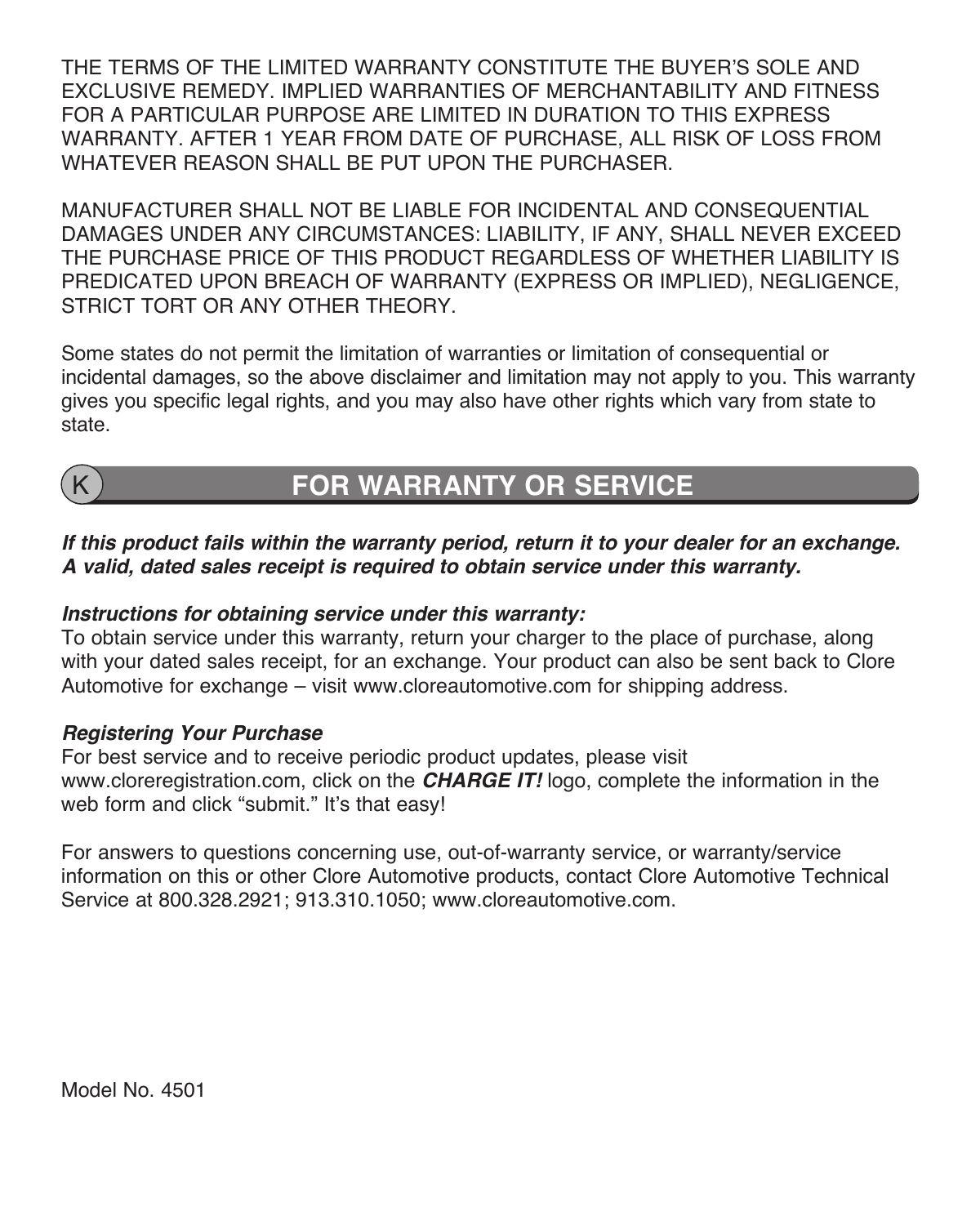

# **Manual Del Usario** 4501 Cargador de batería

#### A **INSTRUCCIONES IMPORTANTES DE SEGURIDAD-LEA ESTO PRIMERO**

| <b>A ADVERTENCIA</b> |                                                                                                                                                                                                                                                                                                                                                                                                                                                                                                                                                                                                                                                                                                                                                                                                                                                                               |  |  |  |
|----------------------|-------------------------------------------------------------------------------------------------------------------------------------------------------------------------------------------------------------------------------------------------------------------------------------------------------------------------------------------------------------------------------------------------------------------------------------------------------------------------------------------------------------------------------------------------------------------------------------------------------------------------------------------------------------------------------------------------------------------------------------------------------------------------------------------------------------------------------------------------------------------------------|--|--|--|
|                      | Lea todas estas instrucciones antes de usar la unidad y quárdelas para referencia futura. Antes de<br>usar la unidad para arrancar el motor de un auto, camioneta o bote, o para alimentar cualquier<br>equipo, lea estas instrucciones, el manual de instrucciones y la información de seguridad que proporciona<br>el fabricante del auto, remolque, bote o equipo. Al seguir todas las instrucciones y procedimientos de<br>seguridad del fabricante, se reducirá el riesgo de accidentes.                                                                                                                                                                                                                                                                                                                                                                                 |  |  |  |
|                      | Trabaiar cerca de baterías de plomo-ácido puede ser peligroso. Las baterías de plomo-ácido emanan<br>gases explosivos durante la operación, la carga y el arranque de emergencia normales. Lea con cuidado y<br>siga estas instrucciones para un uso sin peligros. Siga siempre las instrucciones específicas de este<br>manual y las que se hallan en la unidad cada vez que vaya a arrancar un motor con su<br>Todas las baterías de plomo-ácido (autos, remolques y botes) producen gas de hidrógeno, que puede<br>explotar con violencia si hay chispas o fuego. No fume ni use fósforos o encendedores mientras esté<br>cerca de las baterías. No manipule la batería si está usando ropa de vinilo porque, con la fricción, el<br>vinilo produce chispas de corriente estática. Revise toda la información de seguridad de la unidad<br>v del compartimiento del motor. |  |  |  |
|                      | Utilice siempre protección para los ojos, vestimenta adecuada y otros equipos de seguridad al trabajar<br>cerca de baterías de plomo-ácido. No se toque los ojos mientras trabaje con o cerca de baterías de<br>plomo-ácido.                                                                                                                                                                                                                                                                                                                                                                                                                                                                                                                                                                                                                                                  |  |  |  |
|                      | Guarde siempre las pinzas en sus cubiertas, sin que se toquen entre sí o un mismo elemento conductor.<br>Si las pinzas no se guardan correctamente, podrían entrar en contacto entre sí o mediante un elemento<br>conductor en común y producir un cortocircuito en la batería, lo que generaría tanto calor que podría<br>incendiar la mayoría de los materiales.                                                                                                                                                                                                                                                                                                                                                                                                                                                                                                            |  |  |  |
|                      | Tenga sumo cuidado al trabajar en el compartimiento del motor, va que las partes móviles puedes<br>provocar lesiones graves. Lea y siga todas las instrucciones de seguridad que contenga el manual del<br>vehículo.                                                                                                                                                                                                                                                                                                                                                                                                                                                                                                                                                                                                                                                          |  |  |  |
|                      | Baterías que se van a cargar con la unidad contengan ácidos líquidos que son peligrosos si se<br>derraman.                                                                                                                                                                                                                                                                                                                                                                                                                                                                                                                                                                                                                                                                                                                                                                    |  |  |  |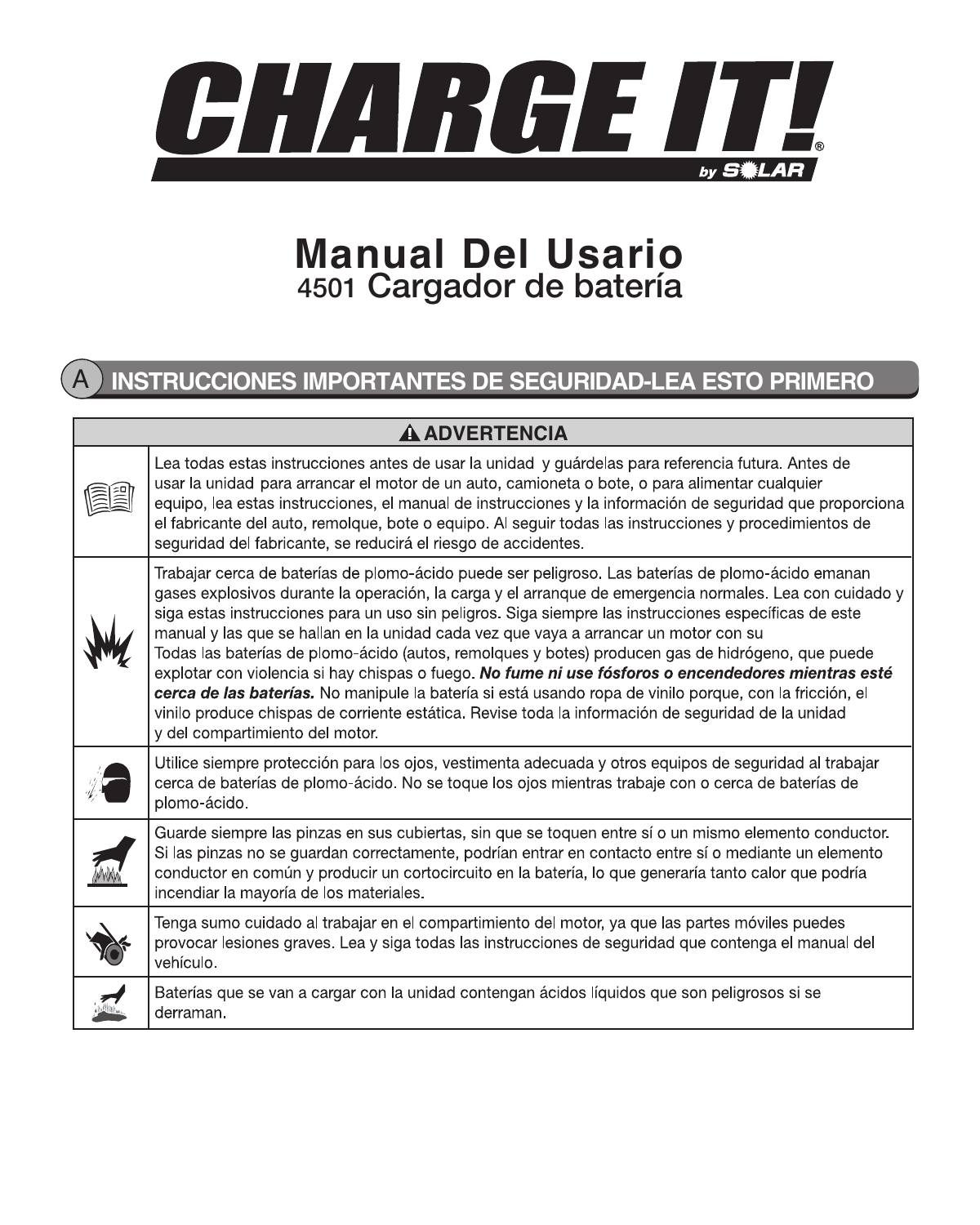- 1. CONSERVE ESTAS INSTRUCCIONS Este #manual contiene importantes instruccciones de seguridad y operación para el modelo 4501.
- 2. No exponga el cargador a la lluvia o nieve.
- 3. El uso de accesorios no recomendados o no vendidos por el fabricante puede tener como consecuencia riesgos de incendio, descarga eléctrica o lesiones físicas.
- 4. Para reducir el riesgo de daños al cable y enchufe, tire siempre de la clavija y no del cable.
- 5. No se deben usar extendiones a menos que sea absolutamente necesario. El uso de una extensión inadecuada podria crear riesgo de incendio y descargas eléctricas. Si se necesita una extensión, asegúrese de que:
	- a. la clavija de la extensión tenga el mismo número de vástagos, y estos sean del mismo tamaño y forma que los de la clavija del cargador,
	- b. la extensión las conexiones correctas y esté en buen estado eléctrico; y que
	- c. el calibre delos cables sea adecuado para la logitud de la extensión, según se especifica del cable en pies:

| Longitud del cable en M : |    | $(7,60)$ $(15,24)$ $(30,50)$ $(45,75)$ |    |  |
|---------------------------|----|----------------------------------------|----|--|
| Calibre AWG del cable :   | 18 | 16                                     | 14 |  |

- 6. Para evitar descargas eléctricas, deseche el cargador de baterías si el cable presenta defectos.
- 7. No opere el cargador se ha sufrido algún impactso fuerte, se ha caido o se ha dañado de alguna manera. Llévelo a un técnico capacitado para que lo repare.
- 8. No desarme el cargador. Llévelo a un técnico capacitado cuando necesite mantenmiento o reparación. Se se arma incorrectamente se puede crear un riesgo de descarga eléctrica o incendio.
- 9. Pare recucri el riesgo de descarga eléctrica, desenchufe el cargador de la toma de corriente antes de intentar cualquier mantenimiento o limpieza. Con solo apagar los controles no se reduce este riesgo.
- 10. Controle cargador de baterías diariamente cuando se usa mantener batería por períodos prolongados.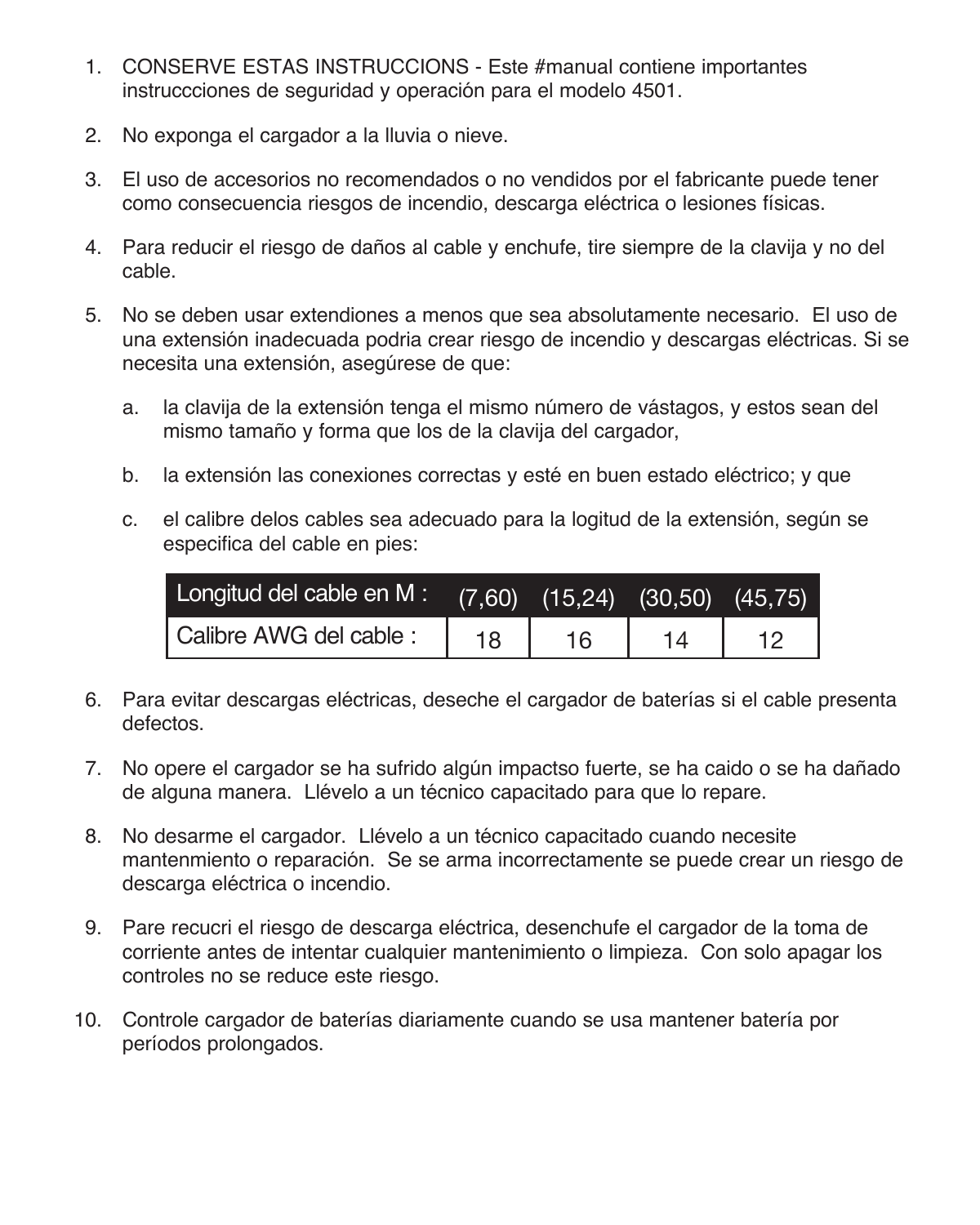- 11. ADVERTENCIA RIESGO DE GASES EXPLOSIVOS.
	- a. ES PELIGROSO TRABAJAR EN LA CERCANIA DE UNA BATERIA DE PLOMO-ACIDO. LAS BATERIAS GENERAN GASES EXPLOSIVOS DURANTE SU OPERACIÓN NORMAL. POR ESTA RAZON ES MUY IMPORTANTE QUE, ANTES DE USAR SU CARGADOR, LEA ESTE MANUAL, Y SIGA ESTAS INSTRUCCIONES AL PIE DE LA LETRA.
	- b. Para reducir el riesgo de explosión de la bateria, siga estas instrucciones y las indicaciones publicadas poor el fabricante de la bateria y el fabricante de los equipos que piensa usar cerca de la bateria. Vea y lea cuidadosamente las indicaciones en los productos y en el compartimiento de la bateria.

#### **B** PRECAUCIONES PERSONALES

- 1. Asegúrese de que haya persoas que le puedan oir o estén suficientemente cerca para brindarle auxilio cuando trabaje cerca de una bateria de plomo-ácido.
- 2. Tenga siempre cerca agua y jabón en abundancia en caso de que el ácido de la bateria haga contacto con cu piel, ropa u ojos.
- 3. Use protección completa para los ojos, además de la ropa protectora. No se toque los ojos cuando trabaje cerca de una bateria de plomo-ácido.
- 4. Si el ácido de la bateria hace contacto con su ropa o su piel, lávese inmediatamente con agua y jabón. Si el ácido entra a sus ojos, enjuáguese inmediatamente con aguacorriente fria por lo menos durante 10 minutos y consiga atención médico inmediata.
- 5. NUNCA fume ni permita que haya chispas o fuego ceca de la bateria o del motor.
- 6. Tenga sumo cudado para evitar el riesgo de que se caiga una herramienta de metal sobre la bateria. Podria ocasionarse una chispa o corto circuito de la bateriao de alguna otra pieza y producir una explosión.
- 7. Quitese todos los objetos metálicos personales como anillos, brazaletes, collares y relojes que podrian atorarse en una pieza en movimiento o causar un corto circuito por ser conductores. Las baterias de plomo-ácido pueden producir corto circuitos con potencia suficiente como para derretir un anillo u otro objeto de metal similar, causando severas quemaduras.
- 8. Use el cargador para cargar baterias de PLOMO-ACIDO solamente. Este cargador no ha sido diseñado para proporcionar voltaje a sistemas eléctricos de bajo voltaje que no sean para arrancar motores. No use el cargador de la bateria para cargar baterias secas comúnmente usadas bara aparatos del hogar. Estas baterias pueden estallar y causar heridas a las personas o a la propiedad.
- 9. NUNCA trate de cargar una bateria congelada.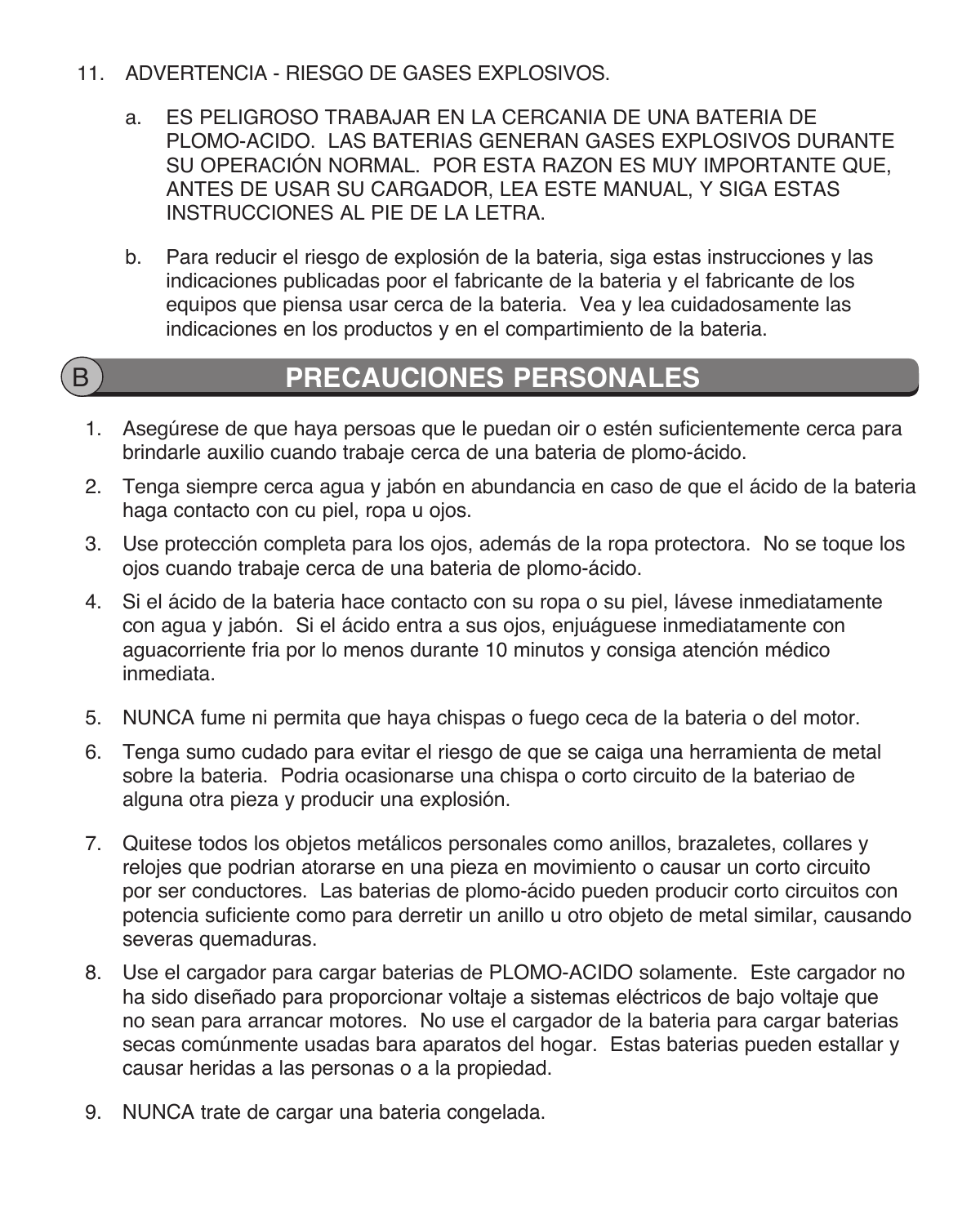

## C **PREPARACIÓN**

#### PREPARACIÓN PARA CARGAR LA BATERÍA

- 1. Cuando sea necesario sacar la batería del vehículo para poder cargarla, desconecte primero el terminal de toma a tierra. Asegúrese de que estén apagados (off) todos los accesorios del vehículo para que no se produzca un arco.
- 2. Asegúrese de tener buena ventilación alrededor de la batería cuando se esté cargando. Puede disipar el gas que se acumule soplando con fuerza con un pedazo de cartón o algún otro material no metálico, a modo de abanico
- 3. Limpie los bornes de la batería. Tenga cuidado de que el material corroído no haga contacto con sus ojos.
- 4. Agregue agua destilada en cada celda hasta que la batería de ácido alcance el nivel que especifica el fabricante de baterías. Esto ayuda a purgar el exceso de gas de las celdas. No cargue excesivamente. Para las baterías libres de mantenimiento, siga las instrucciones de recarga del fabricante cuidadosamente.
- 5. Estudie todas las precauciones específicas del fabricante de la batería, como la recomendación de remover o no los tapones de las celdas y la intencidad de carga recomendada.
- 6. Determine el voltaje de la batería consultando el manual del usuario del vehículo y asegúrese de que el voltaje de salida del cargador coincide con el voltaje del vehículo.



#### D **UBICACION DEL CARGADOR**

- 1. Coloque el cargador en un lugar tan apartado de la batería como lo permitan los cables de paso de corriente continua.
- 2. Nunca ponga el cargador directamente arriba de la batería que está cargando, ya que los gases emanados por la batería pueden corroer y dañar el cargador.
- 3. Nunca permita que gotee ácido de la batería sobre el cargador cuando use el densímetro o cuaando llene la batería.
- 4. No opere el cargador en un lugar encerrado ni obstruya la ventilación de ninguna manera.
- 5. No ponga la batería encima del cargador.
- 6. Coloque el cargador por lo menos 18" (50 cm) sobre el nivel del piso.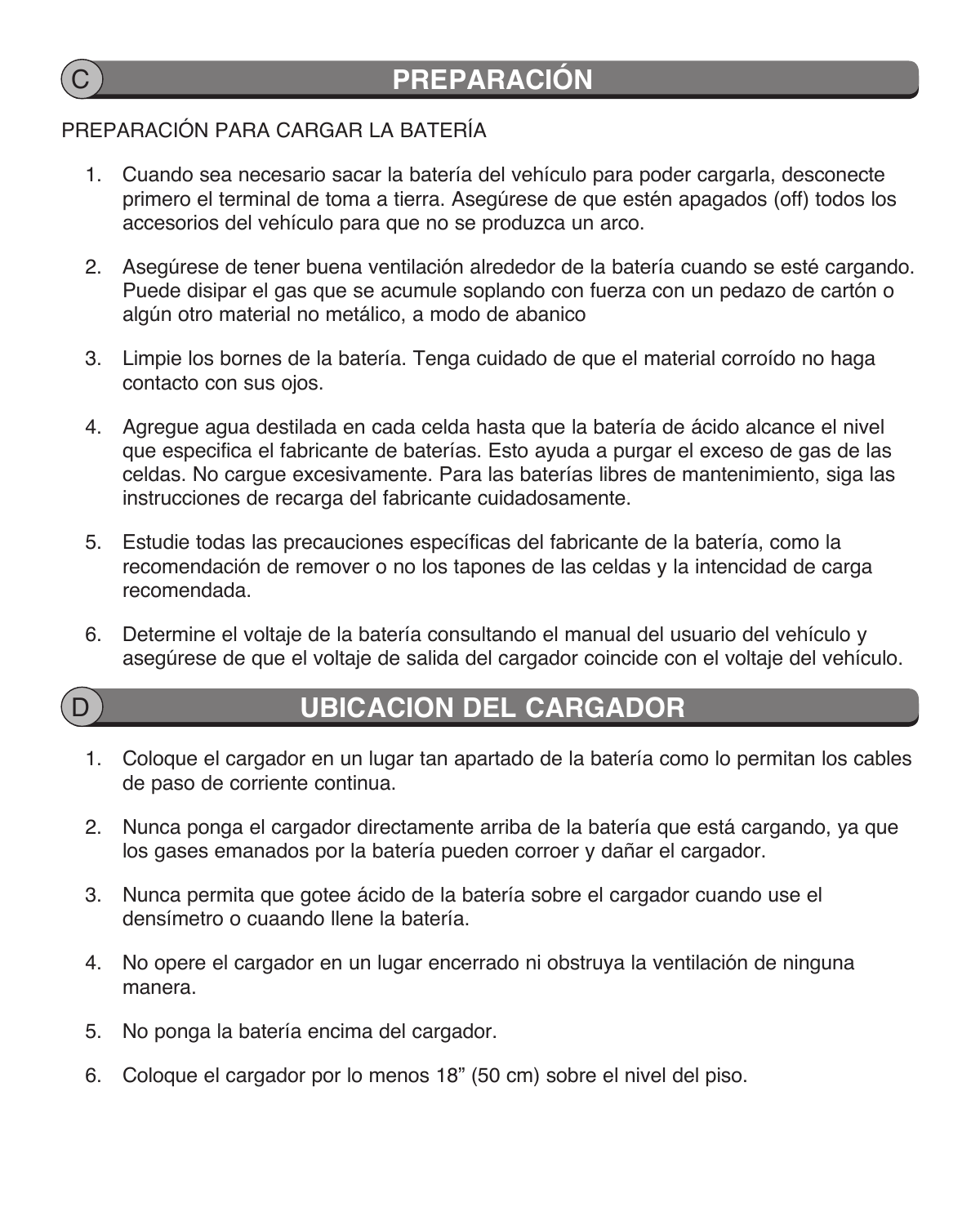### E **PRECAUCIONES AL CONECTAR EL CARGADOR DE LA BATERIA**

- 1. ADVERTENCIA : Conecte y desconecte las mordazas de salida de corriente directa únicamente luego de haber colocado los interruptores en posición de apagado (off) y de haber retirado el cable de corriente continua del receptáculo. Nunca permita que las mordazas se toquen entre sí.
- 2. Para conectar el cargador coloque una mordaza en la batería y la otra en un punto apartado de la batería (vea las secciones "F" y "G"). No concecte el cargador sin leer previamente las secciones de la "A" a la "J."
- 3. Siempre haga las conexiones de batería antes de tapar el corcel en la salida de C.A.

Para reducir el riesgo de una explosión de la batería, nunca conecte ambas mordazas directamente a la batería. Al hacer cada conexión, gire u oscile la mordaza hacia atrás y hacia adelante varias veces para lograr una buena conexión y reducir el riesgo de que se salga la mordaza y cree una chispa. Nunca debe girar ni oscilar una mordaza conectada a la batería, después de haber hecho la segunda conexión.

#### F **CARGA DE UNA BATERÍA INSTALADA EN EL VEHÍCULO**

ADVERTENCIA: LAS BATERIAS MARINAS (DE EMBARCACIONES) DEBEN SER RETIRADAS PARA CARGARLAS EN TIERRA. SI SE LAS CARGA A BORDO, SE NECESITA UN EQUIPO ESPECIALMENTE DISEÑADO PARA USO MARINO.

ADVERTENCIA: SI SE PRODUCEN CHISPAS CERCA DE LA BATERIA SE PUEDE OCASIONAR UNA EXPLOSION. PARA EVITAR EL RIESGO DE CHISPAS CERCA DE LA BATERIA:

- 1. Coloque el cable de CA y de CC de modo que no sea dañado por la cubierta delmotor, puerta o partes en movimiento del motor.
- 2. Manténgase alejado de las aspas de ventiladores, bandas, poleas y otras partes en movimiento que pueden causar lesiones.
- 3. Verifique la polaridad de los bornes de la batería. El borne POSITIVO (POS, P, +) de la batería tiene por lo general un diámetro mayor que el borne NEGATIVO (NEG, N, –).
- 4. Determine cuál de los bornes de la batería está conectado a tierra en el chasis. Si el borne negativo está conectado al chasis (como en la mayoría de los vehículos), vea la figura 1 y el paso 5 a. Si el borne positivo está conectado al chasis, vea el paso 5 b.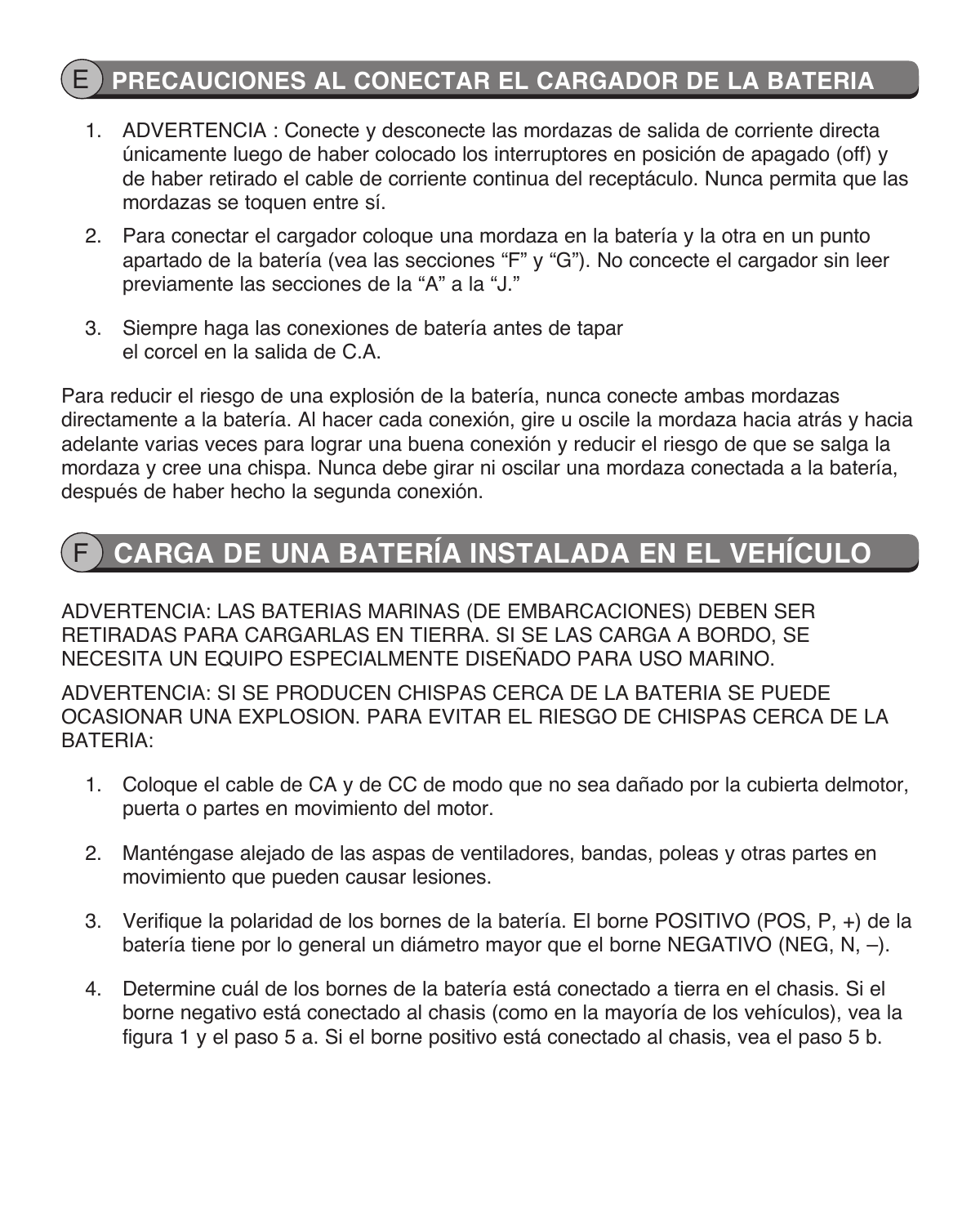- 5. a) En un vehículo CON NEGATIVO A TIERRA, conecte la mordaza POSITIVA (roja) del cargador de la batería en la posición POSITIVA (POS, P, +), o sea, en el borne no conectado a tierra.
	- b) En un vehículo CON POSITIVO A TIERRA, conecte la mordaza NEGATIVA (negra) al borne NEGATIVO (NEG, N, –), o sea, borne no conectado a tierra de la batería. (Este arreglo se encuentra generalmente en pre-1970 vehículos extranjeros o pre-1970 tractores de la granja. Esto es una ocurrencia rara.)
- 6. Conecte la otra mordaza del cargador de la batería al chasis del vehículo o bloque del motor, lo más lejos posible de la batería. No conecte la mordaza al carburador, tubería de combustible, o partes metálicas de la carrocería. Conéctela a una parte pesada de metal en el chasis o bloque del motor.
- 7. Al desconectar el cargador, desconecte el cable de CA, retire la pinza del chasis del vehículo y luego retire la pinza del terminal de la batería.
- 8. Vea las instrucciones de funcionamiento para información sobre el ajuste de los interruptores de selección.
- 9. Vea operando instrucciones para la información de duración de carga.



Figura 1

## G **CARGA DE LA BATERÍA FUERA DEL VEHÍCULO**

ADVERTENCIA: LAS BATERIAS MARINAS (DE EMBARCACIONES) DEBEN SER RETIRADAS PARA CARGARLAS EN TIERRA. SI SE LAS CARGA A BORDO, SE NECESITA UN EQUIPO ESPECIALMENTE DISEÑADO PARA USO MARINO.

ADVERTENCIA: SI SE PRODUCEN CHISPAS CERCA DE LA BATERIA SE PUEDE OCASIONAR UNA EXPLOSION. PARA EVITAR EL RIESGO DE CHISPAS CERCA DE LA BATERIA:

- 1. Verifique la polaridad de los bornes de la batería. El borne POSITIVO (POS, P, +) de la batería tiene por lo general un diámetro mayor que el borne NEGATIVO (NEG, N, –).
- 2. Conecte un cable (no provisto) al borne NEGATIVO (NEG, N, –) de la batería. El cable deberá tener un mínimo de 24 pulgadas de largo, y de un calibre que no sea menor que los cables de salida del cargador (pueden usarse los cables de la batería y extensiones para paso de corriente).
- 3. Conecte la mordaza POSITIVA (roja) del cargador al borne POSITIVO (POS, P, +) de la batería.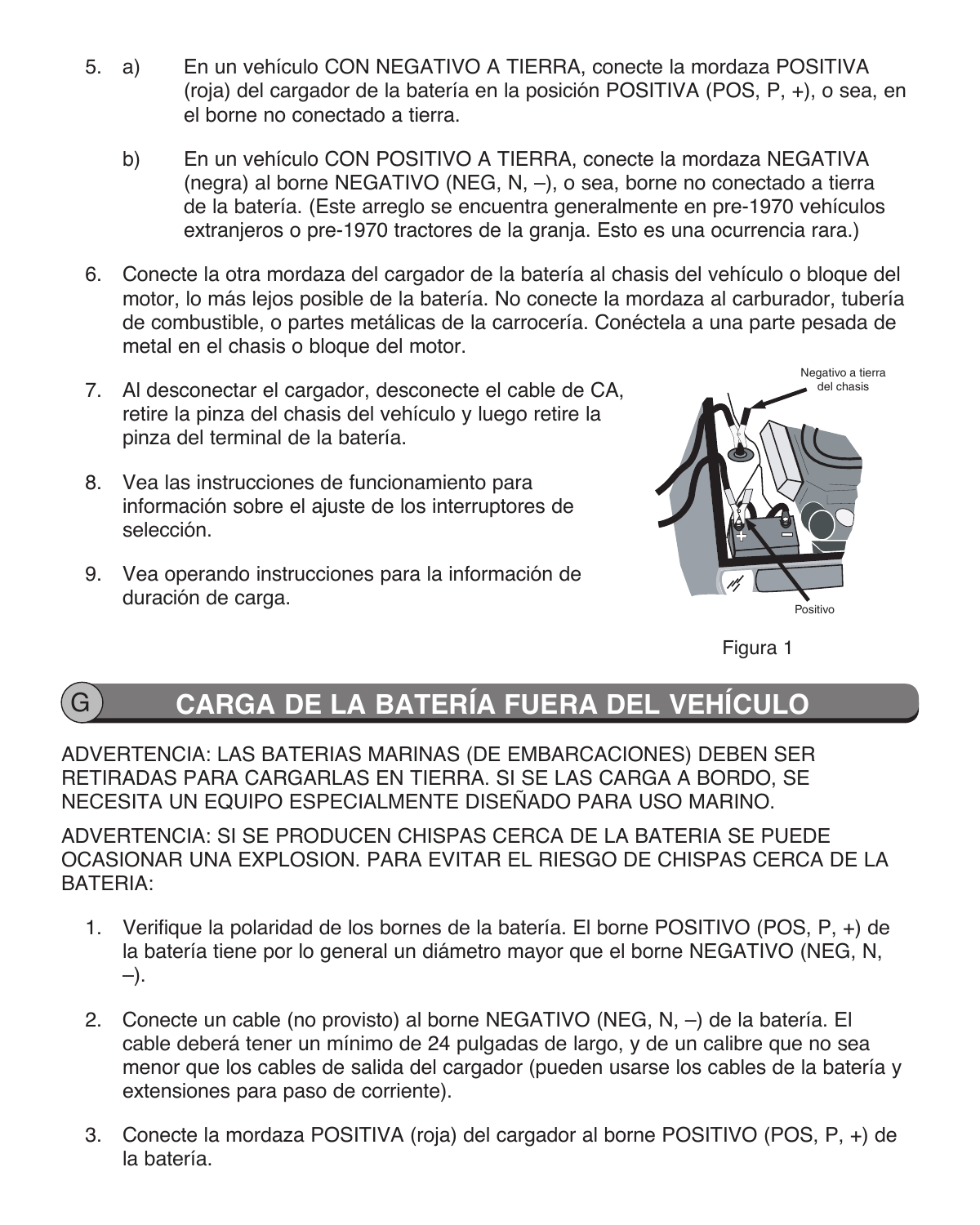- 4. Colóquese del lado libre del cable (instalado en el paso 2) lo más LEJOS posible de la batería. ALEJANDOSE DE LA BATERIA, para reducir el riesgo de lesiones, conecte la mordaza del cable NEGATIVO (negro) del cargador al extremo libre del cable.
- 5. Cuando la carga esté completa, desconecte el cargador, siempre en secuencia inversa al procedimiento de conexión y corte la conexión mientras se mantiene lo más alejado de la batería posible.



#### **INSTRUCCIONES DE FUNCIONAMIENTO**

- 1. El mantenedor de la batería viene con las opciones de salida: Conjunto de abrazadera, Conjunto de terminal de anillo y adaptador de 12 V. Escoja la opción que mejor se adapte a sus necesidades específicas y conéctelo al cable de salida.
- 2. Realice una conexión de batería adecuada basada en la opción de salida escogida (véase la sección F o G, según corresponda).
- 3. Enchufe el mantenedor en un tomacorriente de CA. Si se enciende una luz LED roja de forma constante, el cargador ha comenzado a realizar la carga. Si se enciende una luz LED verde de forma constante, la batería está con carga completa y se mantendrá. Si se enciende una luz LED roja parpadeante, indicará que se ha detectado una condición de polaridad inversa. Desconecte el suministro de energía de CA inmediatamente, y verifique todas las conexiones de la batería hasta que se haya encontrado y corregido la causa.
- 4. Suponiendo que haya obtenido una luz LED roja constante al realizar la conexión de CA, el cargador realizará su proceso de carga de varios pasos y cargará completamente la batería, que se indicará con la luz LED verde constante.

**Nota:** Si la luz LED de ERROR roja parpadeante se enciende, luego de iniciar la rutina de carga, esto indica que se ha producido una falla o que se ha detectado una celda en cortocircuito. Desconecte de la fuente de CA y realice la prueba de la batería para asegurar su condición adecuada. Para las baterías muy grandes, se podría interrumpir la rutina de carga durante uno de los pasos de carga y, en este caso, se debería resolver el problema al reiniciar el proceso de carga.

5. Al finalizar con el proceso de carga, desconecte el cable de alimentación CA de la toma de CA, y luego desconecte los cables de CC de la batería/vehículo en la secuencia inversa del procedimiento de conexión.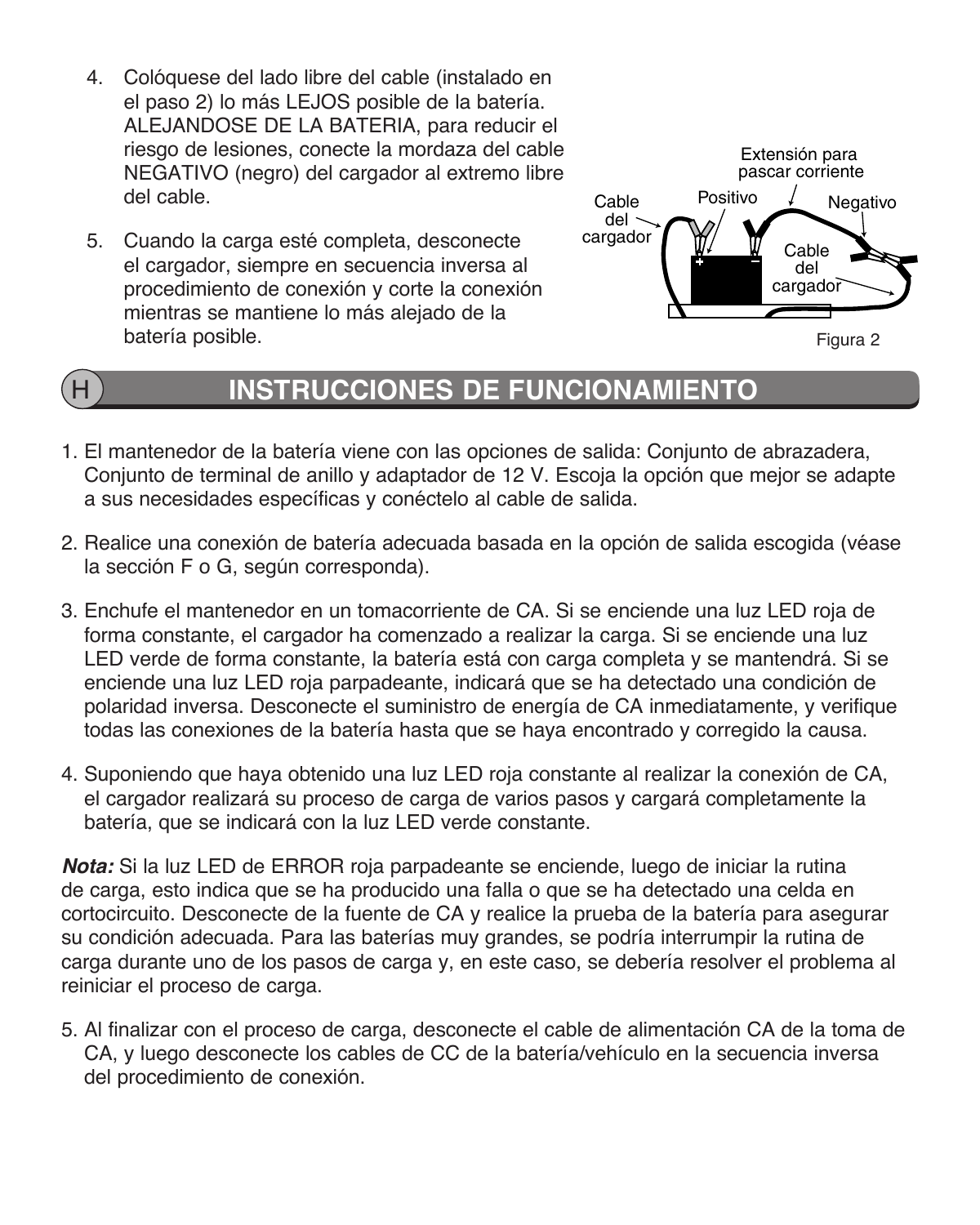## I **CUIDADO Y MANTENIMIENTO DEL CARGADOR**

PRECAUCIÓN: Antes de realizar cualquier labor de mantenimiento (limpieza, etc) en el cargador, asegúrese de que está desenchufado de la toma de corriente.

Su cargador de baterías sólo precisa unos mínimos cuidados para garantizar un perfecto funcionamiento y una apariencia impecable durante muchos años.

 1. Limpie las pinzas después de cada uso. Con el fin de evitar la corrosión, frótelas con un paño para eliminar cualquier resto de líquido de la batería. La acción corrosiva del líquido de batería puede neutralizarse con una solución de agua y bicarbonato sódico.

2. La carcasa puede limpiarse pasándole un paño suave.

Dentro de la carcasa no existen piezas destinadas a la manipulación por parte del usuario.

Si necesita información acerca del uso, posibles aplicaciones o reparación, llame al servicio técnico por el teléfono 800.328.2921.



## **GARANTIA LIMITADA**

El fabricante justifica este producto para ser libre de defectos en la materia o la habilidad para un período de un año de la fecha de la compra original de usuario final.

Esta garantía se extiende a todas las personas que adquieran legalmente el derecho de propiedad dentro de los uno año de la compra inicial, pero es nula en caso de que el producto haya sufrido abusos, o haya sido alterado, o visto sujeto a mal uso o empacado en forma inadecuada y dañado durante el traeyecto de devolución luego de la reparación.

Esta garantía se aplica al producto solamente y no a los accesorios incluídos con el producto y sujetos a desgaste; el reemplazo o la reparación de dichos accesorios corre por cuenta del comprador.

LOS TÉRMINOS DE ESTA GARANTÍA LIMITADA CONSTITUYEN LA ÚNICA Y EXCLUSIVA COMPENSACIÓN DEL COMPRADOR. LA DURACION DE LAS GARANTIAS IMPLICITAS O MERCANTIBILIDAD Y ADECUACION DE ESTE PRODUCTO PARA UN USO DETERMINADO ESTAN LIMITADAS A LA DURACION DE ESTA GARANTIA. AL CABO DE LOS 1 AÑO DE LA FECHA DE COMPRA, TODOS LOS RIESGOS DE PERDIDA POR CUALQUIER MOTIVO CORREN POR CUENTA DEL COMPRADOR.

EL FABRICANTE NO SERÁ RESPONSABLE, EN NINGUNA CIRCUNSTANCIA, DE DAÑOS INCIDENTALES O DERIVADOS DE NINGÚN TIPO. LA RESPONSABILIDAD DEL FABRICANTE, DE EXISTIR, NUNCA SERÁ SUPERIOR AL PRECIO DE COMPRA DE ESTE PRODUCTO, SIN IMPORTAR SI DICHA RESPONSABILIDAD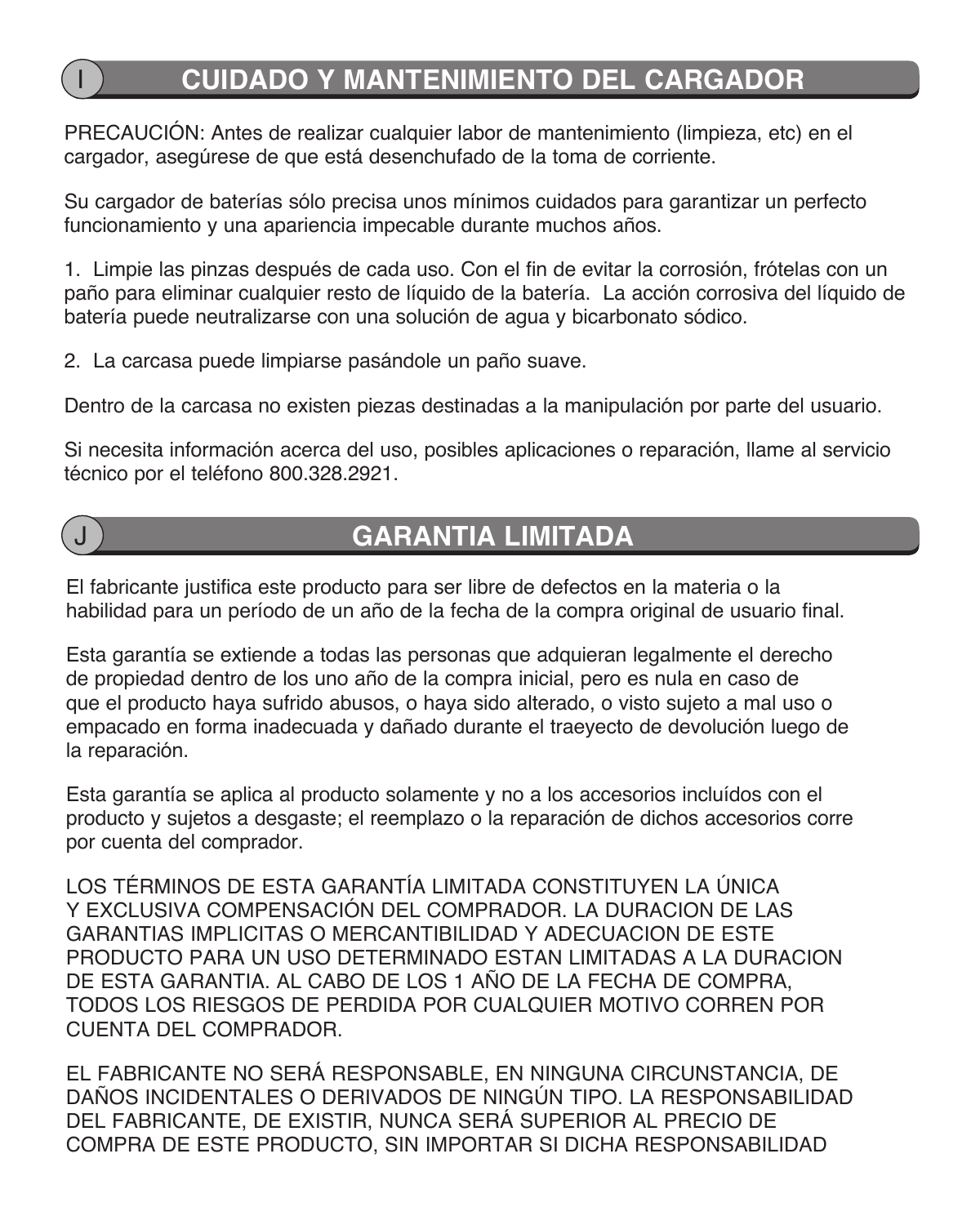SE RECLAMA CON BASE EN UNA PRESUNTA VIOLACIÓN DE LAS GARANTÍAS (EXPRESAS O IMPLÍCITAS), DE NEGLIGENCIA, DE OBLIGACIONES EXTRA-CONTRACTUALES O POR CUALQUIER OTRA TEORÍA.

Algunos estados no permiten limitaciones de garantías o limitaciones de daños en consecuencia o fortuitos, de modo que la limitación de responsabilidades previa puede no corresponder en su caso. Esta garantía otorga derechos legales específicos, y puede ser que le correspondan otros derechos que varían de estado en estado.

### **PARA LA GARANTIA O ATIENDE**

#### **Si el producto falla dentro del período de garantía, devuélvalo a su distribuidor para un intercambio. Un válido, fechó recibo de ventas se requiere a obtener el servicio bajo esta garantía**

Para respuestas a preguntas con respecto al uso, servicio fuera de la garantía, o información sobre servicio y garantía sobre otros productos, póngase en contacto Servicio Técnico 913.310.1050.

#### **Registro de su compra**

Para obtener un mejor servicio y recibir actualizaciones periódicas del producto, visite www. cloreregistration.com, haga clic en el logotipo de **CHARGE IT!**, complete con la información que le solicita el formulario del sitio y haga clic en "Submit" (Enviar). ¡Es así de fácil!

Para obtener respuestas acerca del uso, el servicio luego de la garantía o información acerca de la garantía y el servicio de éste u otros productos de Clore Automotive, póngase en contacto con el servicio técnico de Clore Automotive al 800.328.2921, 913.310.1050 o visite www.cloreautomotive.com.

#### **ADVERTENCIA**

Este producto puede conllevar una exposición a productos químicos, que incluyen cloruro de vinilo, estireno y acrilonitrilo, y que el Estado de California reconoce que provocan cáncer. Para obtener más información visite: www.P65Warnings.ca.gov.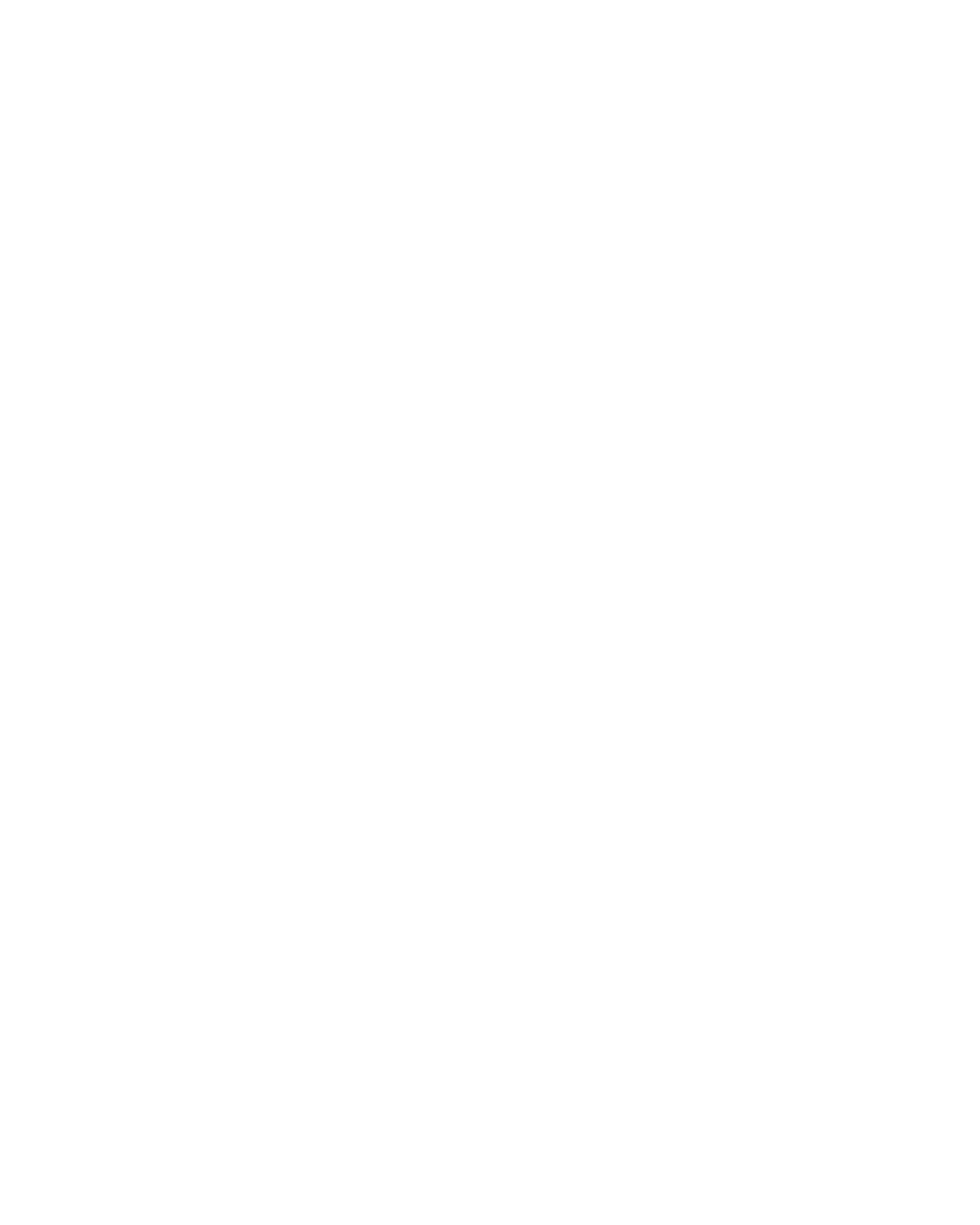

# **Manuel De L'utilisateur** 4501 Chargeur de batterie

## A **CONSIGNES DE SÉCURITÉ IMPORTANTES – À LIRE EN PREMIER**

| A ADVERTISSEMENT |                                                                                                                                                                                                                                                                                                                                                                                                                                                                                                                                                                                                                                                                                                                                                                                                                                                                                       |  |  |  |
|------------------|---------------------------------------------------------------------------------------------------------------------------------------------------------------------------------------------------------------------------------------------------------------------------------------------------------------------------------------------------------------------------------------------------------------------------------------------------------------------------------------------------------------------------------------------------------------------------------------------------------------------------------------------------------------------------------------------------------------------------------------------------------------------------------------------------------------------------------------------------------------------------------------|--|--|--|
|                  | Lisez entièrement ces instructions avant d'utiliser le Chargeur. Gardez-les à titre de référence. Avant<br>d'utiliser le produit, lisez ces instructions ainsi que le manuel d'instruction, ceux-là sur la pile ou les<br>informations de sécurité fournie avec le produit utilisant la pile. En suivant les instructions et les<br>procédures de sécurité, vous réduirez tout risque d'accident.                                                                                                                                                                                                                                                                                                                                                                                                                                                                                     |  |  |  |
|                  | Il peut être dangereux de manipuler des batteries au plomb-acide. En effet, elles dégagent des gaz<br>explosifs pendant le fonctionnement normal et le rechargement. Veuillez lire et suivre attentivement<br>ces instructions pour une utilisation en toute sécurité. Suivez toujours les instructions de ce manuel<br>et celles qui figurent sur le Chargeur, à chaque utilisation.<br>Toute batterie au plomb-acide produit un gaz hydrogène qui pourrait exploser avec violence en<br>présence de flammes ou d'étincelles. Ne fumez pas, n'utilisez pas d'allumettes ni de briquet à<br>proximité des batteries. Ne manipulez jamais une batterie si vous portez des vêtements en vinyle<br>car des étincelles d'électricité statique se produisent au frottement du vinyle. Lisez attentivement<br>tout avertissement figurant sur le Chargeur et sur le compartiment du moteur. |  |  |  |
|                  | Portez toujours des junettes de sécurité, des vêtements de protection adaptés et autre équipement<br>de sécurité quand vous travaillez à proximité de batteries au plomb-acide. Ne touchez pas vos yeux<br>quand vous manipulez ou travaillez à proximité de batteries au plomb-acide.                                                                                                                                                                                                                                                                                                                                                                                                                                                                                                                                                                                                |  |  |  |
|                  | Rangez toujours les pinces en les gardant à distance l'une de l'autre et de tout conducteur. En<br>rangeant mal les pinces, vous risquez de provoquer un contact entre elles ou avec un conducteur<br>quelconque, lequel serait hasardeux si le chargeur a été connecté à une sortie de courant alternatif.                                                                                                                                                                                                                                                                                                                                                                                                                                                                                                                                                                           |  |  |  |
|                  | Faites preuve du plus grand soin quand vous travaillez dans le compartiment du<br>moteur : les pièces mobiles pourraient entraîner des blessures graves. Veuillez lire et suivre toutes<br>les instructions relatives à la sécurité indiquées dans le manuel d'utilisateur du véhicule.                                                                                                                                                                                                                                                                                                                                                                                                                                                                                                                                                                                               |  |  |  |
|                  | Il est fort probable que les batteries rechargées renferment des acides liquides qui seraient nocifs en<br>cas de renversement.                                                                                                                                                                                                                                                                                                                                                                                                                                                                                                                                                                                                                                                                                                                                                       |  |  |  |

Cet appareil numérique de la classe B est conforme à la norme NMB-003 du Canada.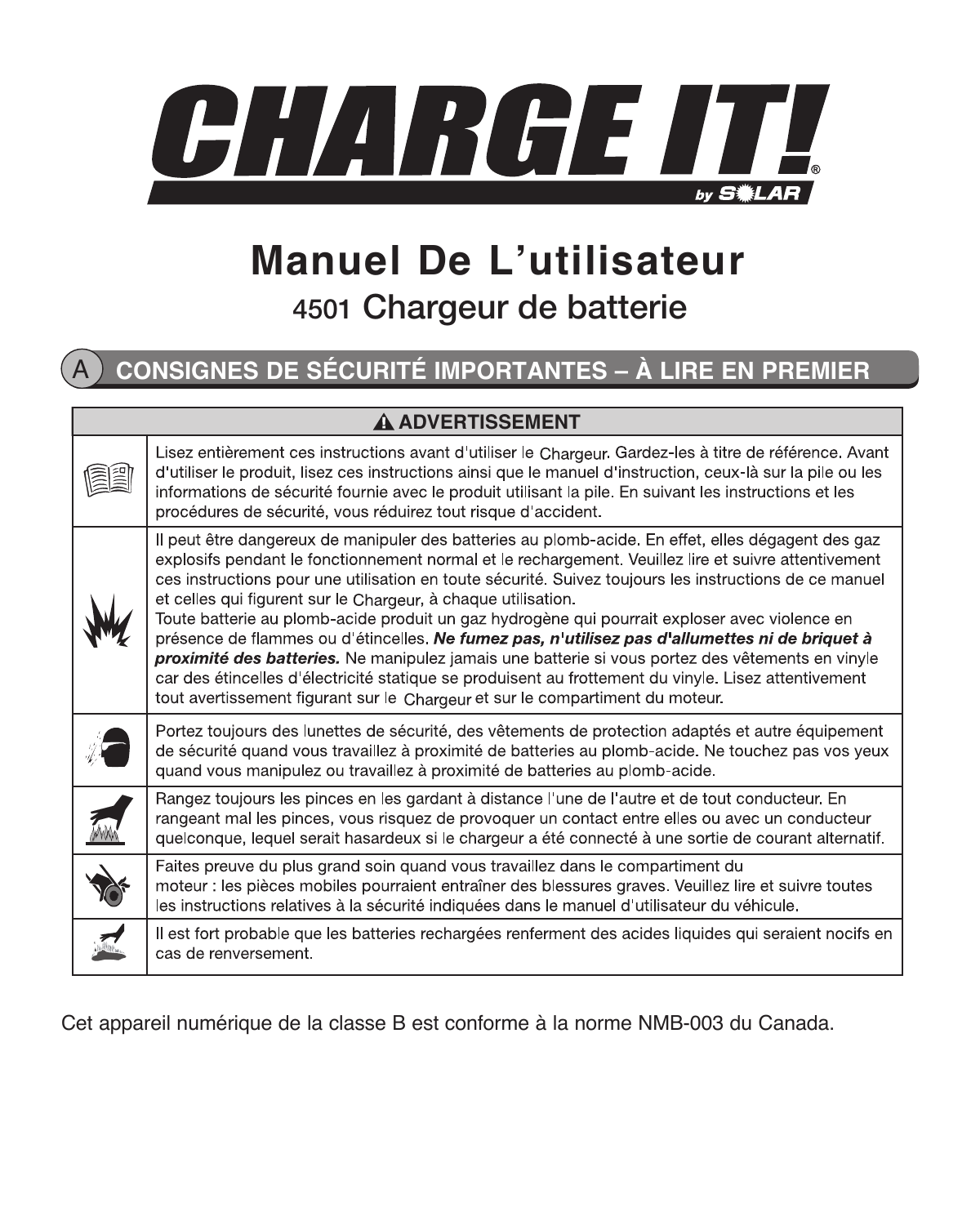- 1. CONSERVER CES INSTRUCTIONS Ce manuel contient d'importantes consignes de sécurité et l'utilisation de la batterie du modèle chargeur 4501.
- 2. Ne pas exposer ce chargeur à la pluie ou à la neige.
- 3. L'utilisation d'un accessoire qui n'est pas recommandé ou vendu par le fabricant peut entraîner un risque d'incendie, de choc électrique ou de blessure corporelle.
- 4. Pour réduire les risques de détérioration de la fiche ou du cordon d'alimentation, toujours débrancher le chargeur en tirant sur sa fiche plutôt que sur le cordon d'alimentation.
- 5. Une rallonge ne doit être utilisée que si c'est absolument nécessaire. L'emploi d'une rallonge incorrecte risque de provoquer des incendies et des chocs électriques. Si une rallonge doit être employée, s'assurer que:
	- a. La fiche de la rallonge est en tour points identique à celle du chargeur,: même forme.
	- b. que la rallonge est correctement câblée et en bon état; et
	- c. que le calibre des fils est suffisant, étant donné la longueur de la rallonge:

| Longueur de la<br>rallonge en mètres: | (7.60) |    | $(15,24)$ $(30,50)$ $(45,75)$ |  |
|---------------------------------------|--------|----|-------------------------------|--|
| Calibre des fils (AWG):               | 18     | 16 | 14                            |  |

- 6. Pour éviter un choc électrique Mettez le chargeur de batterie au rebut si le cordon s'avère être défectueux.
- 7. Ne pas utiliser le chargeur s'il a reçu un choc violent, s'il est tombé ou s'il a été endommagé de toute autre manière. Portez-le chez un technicien qualifié.
- 8. Ne pas démonter le chargeur. Le porter à un réparateur qualifié lorsqu'il a besoin d'entretien ou de réparations. Un remontage incorrect risque de provoquer des incendies et des chocs électriques.
- 9. Pour réduire les risques de chocs électriques, débrancher le chargeur de sa prise avant toute operation d'entretien ou de nettoyage. La simple mise à l'arrêt du chargeur n'élimine pas ces risques.
- 10. Contrôler le chargeur de pile quotidiennement en l'utilisant pour maintenir la pile pour les périodes prolongées.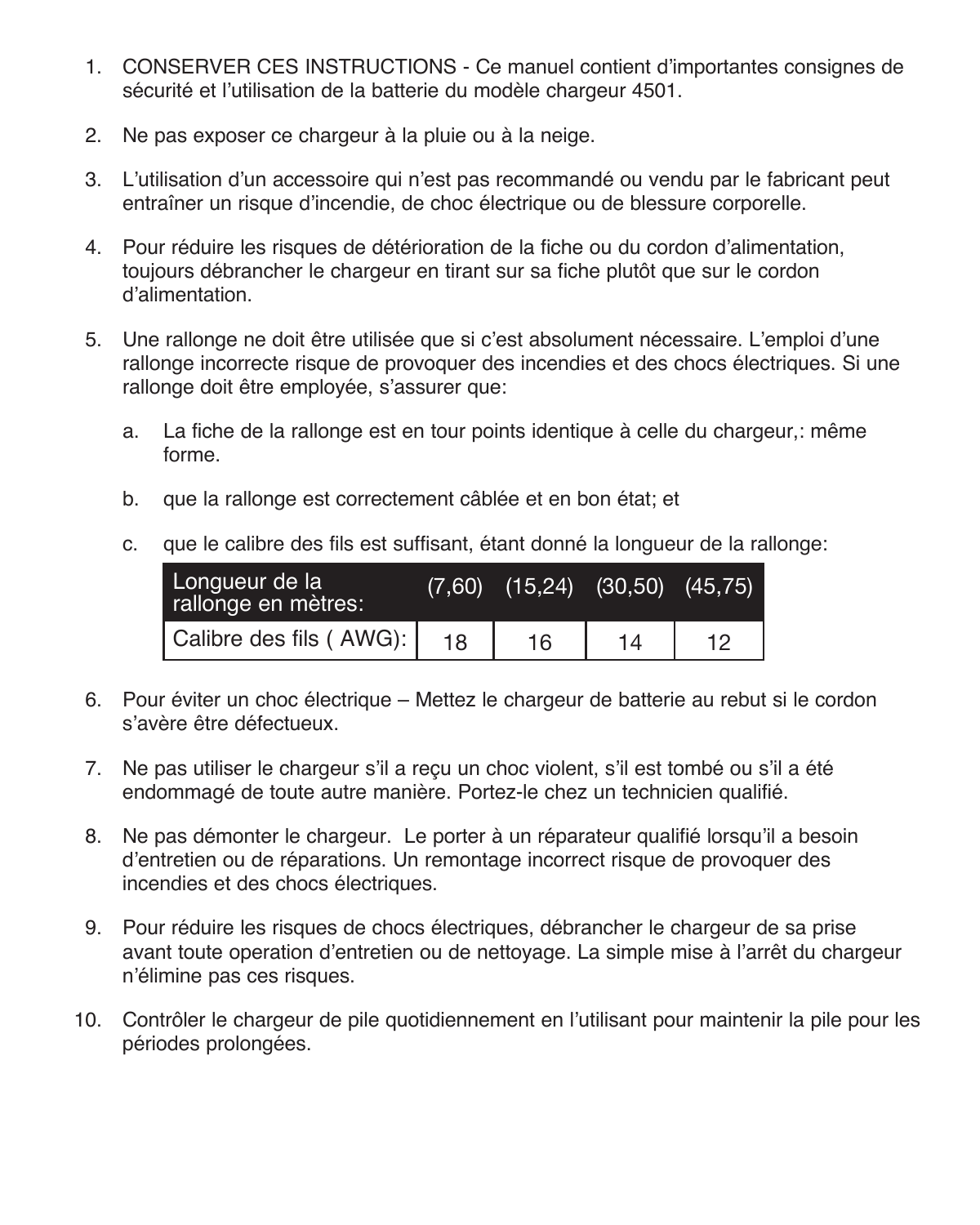- 11. AVERTISSEMENT PRESENCE DE GAZ EXPLOSIFS
	- a. IL EST DANGEREUX DE TRAVAILLER À PROXIMITÉ D'UNE BATTERIE AU PLOMB. EN SERVICE NORMAL, LES BATTERIES PRODUISENT DES GAZ EXPLOSIFS. POUR CETTE RAISON, IL EST EXTREMENT IMPORTANT DE LIRE CE MANUEL ET D'EN SUIVRE LES CONSIGNES AVANT CHAQUE UTILISATION DU CHARGEUR.
	- b. Pour réduire les risques d'explosion suivre ces instructions ainsi que celles publiées par le fabricant de la batterie et par le fabricants de tout autre matériel utilisé à proximité. Examiner les mises en garde figurant sur ces produits et dans le compartiment-moteur.

### **B PRÉCAUTIONS PERSONNELLES**

- 1. Toute personne travaillant à proximité d'une batterie au plomb doit s'assurer que quelqu'un est à portée de voix ou suffisamment proche pour lui venir en aide le cas échéant.
- 2. Avoir de l'eau et du savon à proximité en cas de projections d'acide atteignant la peau, les yeux ou les vêtments.
- 3. Porter des lunettes et des vêtments assurant une protection intégral. Ne pas se frotter les yeux lorsque l'on travaille à proximité de batteries au plomb.
- 4. Si de l'acideentre en contact avec la peau ou les vêtements, laver immédiatement à l'eau savonneuse. Si de l'acide pénètre dans l'oeil, laver abondamment l'oeil à l'eau froide pendant au moins 10 minutes et consulter un médecin sans attendre.
- 5. NE JAMAIS fumer à proximité d'une batterie et toujurs en éloigner les sources de flammes ou d'étincelles
- 6. Faire particulièrement attention à ne pas laisser tomber un outil métallique sur la batterie. Cela risque de provoquer des étincelles ou de court-circuiter la batterie ou d'autres organes électriques, d'où le risque d'explosion.
- 7. Retirer les objets personnels en métal, tels bagues, bracelets, colliers et montres durant toute intervention sur une batterie au plomb. Le courant de court-circuit engendré par la batterie peut être suffisamment intense pour souder une bague ou autre au métal, provoquant ainsi des brûlures graves.
- 8. N'utiliser ce chargeur que pour charger une batterie au plomb. Il n'est pas destiné à alimenter des circuits électriques à basse tension autres que ceux du démarreur. Ne pas utiliser ce chargeur de batterie pour recharger les piles sèches communément utilisées pour l'alimentation des appareils ménagers. Ces piles risquent d'éclater, provoquant des dégâts matériels et des blessures corporelles.
- 9. NE JAMAIS charger une batterie gelée.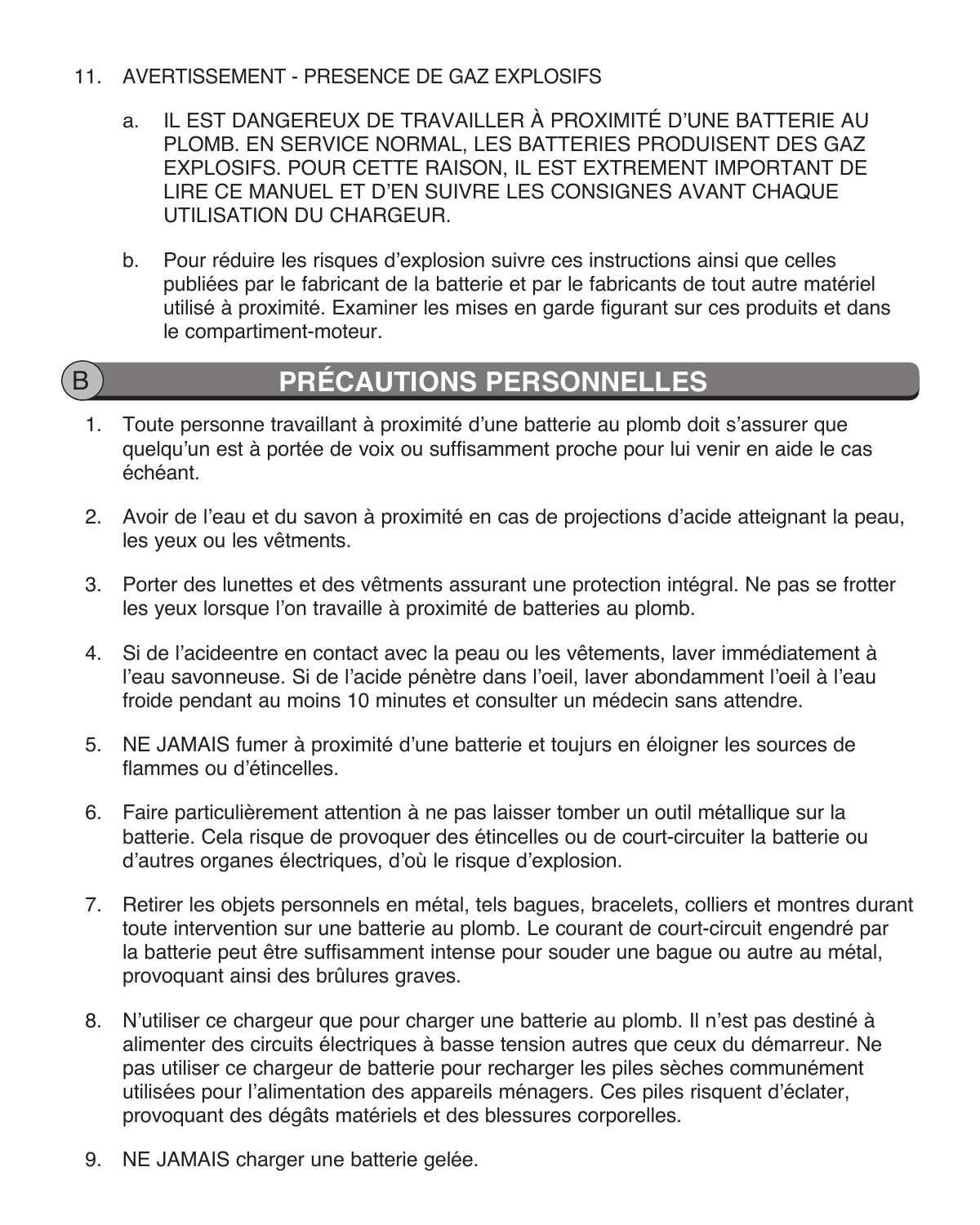

## C **PRÉPARATION**

# PRÉPARATION Á LA CHARGE DE LA BATTERIE:

- 1. S'il est nécessaire de déposer la batterie du véhicule pour la charger, toujours débrancher la cosse de masse de la batterie en premier. S'assurer que tous les accessoires du véhicule sont éteints pour éviter'arc électrique.
- 2. Pendant la charge, assurer une ventilation sufisante aux alentours de la batterie. Les gaz peuvent être dispersés efficacement à l'aide d'un morceau de carton ou de toute autre matériau non-métallique faisant office de ventilateur.
- 3. Nettoyer les bornes de la batterie en veillant à ce qu'aucune matière corrosive n'atteigne les yeux.
- 4. Ajoutez de l'eau distillée dans chaque élément jusqu'à ce que l'acide de la batterie atteigne le niveau spécifié par le fabricant de la batterie. Ceci permet de purger l'excédent de gaz des éléments. Ne remplissez pas excessivement. Pour les batteries sans entretien – suivez soigneusement les instructions du fabricant relatives à la recharge.
- 5. Étudier soigneusement toutes les consignes de sécurité formulées par le fabricant de la batterie, telles la, nécessité de retirer ou non les bouchons des-éléments durant la charge, ou les courants de charge recommandés.
- 6. Déterminez la tension de la batterie en consultant le mode d'emploi du véhicule et assurez-vous que la tension de sortie du chargeur correspond à la tension du véhicule.

#### **POSITIONNEMENT DU CHARGEUR**

- 1. Placer le chargeur aussi loin de la batterie que le permettent les câbles de charge.
- 2. Ne jamais placer le chargeur directement au-dessus de la batterie en cours de charge. Les gaz éngendrés par la batterie sont corrosifs et risquent d'endommager l'appareil.
- 3. Ne jamais laisser l'acide de la batterie goutter sur le chargeur durant les mesures de densité de l'électrolyte ou durant le remplissage des éléments.
- 4. Ne jamais utiliser le chargeur dans un endroit clos ou présentant une ventilation insuffisante.
- 5. Ne pas poser lae batterie sur le chargeur.
- 6. Placer le chargeur au moins 45 cm (18 pouces) au-dessus du sol.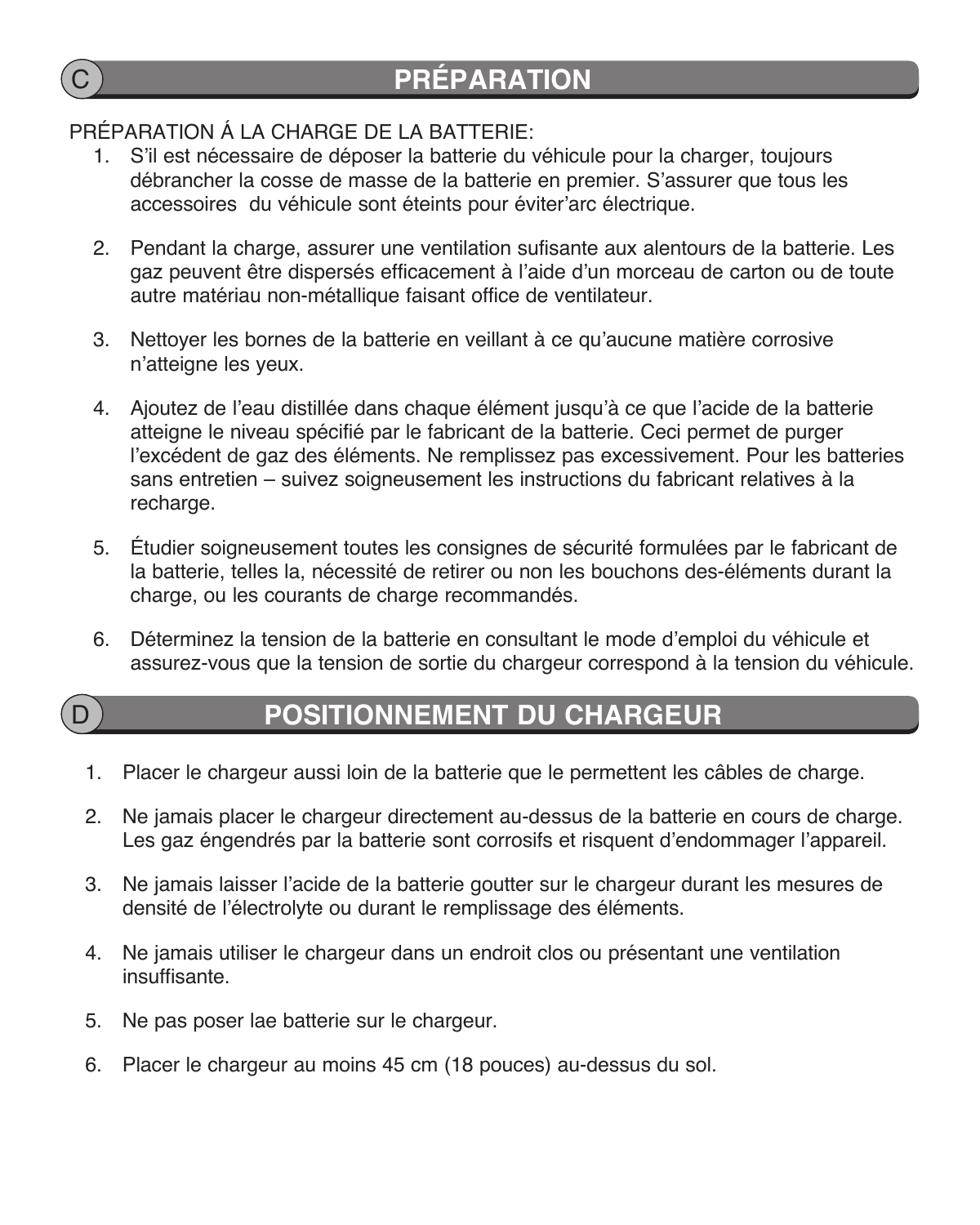## E **PRÉCAUTIONS DE CONNEXION**

- 1. ATTENTION : Ne brancher et débrancher les pinces de sortie c.c. qu'après avoir placé tous les interrupteurs sur Arrêt et débranché le cordon d'alimentation du secteur. Ne jamais mettre les deux pinces en contact.
- 2. Pour brancher le chargeur, fixer un clip à la batterie et l'autre à un point éloigné de la batterie (voir les sections " F " et " G " ). Ne pas brancher le chargeur avant d'avoir lu les sections "A " à " J ".
- 3. Toujours les connexions de pile de marque avant bouche le chargeur dans la sortie de courant alternatif.

Pour réduire les risques d'explosion, ne jamais brancher les deux clips directement à la batterie. Lors de chaque branchement, tourner ou basculer le clip d'avant en arrière plusieurs fois pour réaliser une bonne connexion et éviter qu'un clip ne glisse et ne produise une étincelle. Ne pas tourner ni basculer le clip sur la batterie une fois que la seconde connexion a été réalisée.

## F **CHARGE D'UNE BATTERIE INSTALLÉE DANS UN VÉHICULE**

ATTENTION : UNE BATTERIE MARINE (SUR UN BATEAU) DOIT ÊTRE DÉPOSÉE ET CHARGÉE À TERRE. À BORD DU BATEAU, CETTE OPÉRATION NÉCESSITE UN ÉQUIPEMENT SPÉCIALEMENT CONÇU POUR LES APPLICATIONS MARINES.

ATTENTION : LA PRODUCTION D'ETINCELLES AUTOUR D'UNE BATTERIE PEUT EN PROVOQUER L'EXPLOSION. POUR RÉDUIRE LES RISQUES D'ÉTINCELLES PRÈS DES BATTERIES:

- 1. Positionner les cordons c.a. et c.c. de manière à éviter qu'ils ne soient endommagés par le capot, les portières ou les pièces en mouvement.
- 2. Rester à l'écart des pales, des courroies et des poulies de ventilateur et d'autres pièces qui risquent de provoquer des blessures corporelles.
- 3. Vérifier la polarité des bornes de batterie. Habituellement les bornes POSITIVES (POS, P, +) ont un diamètre plus grand que les bornes NÉGATIVES (NÉG, N, –).
- 4. Déterminer quelle borne de la batterie est mise à la masse (reliée au) sur le châssis. Si la borne négative est mise à la masse sur le châssis (comme dans la plupart des véhicules), voir la figure 1 et l'instruction "5a". Si la borne positive est mise à la masse sur le châssis, voir la l'instruction "5b".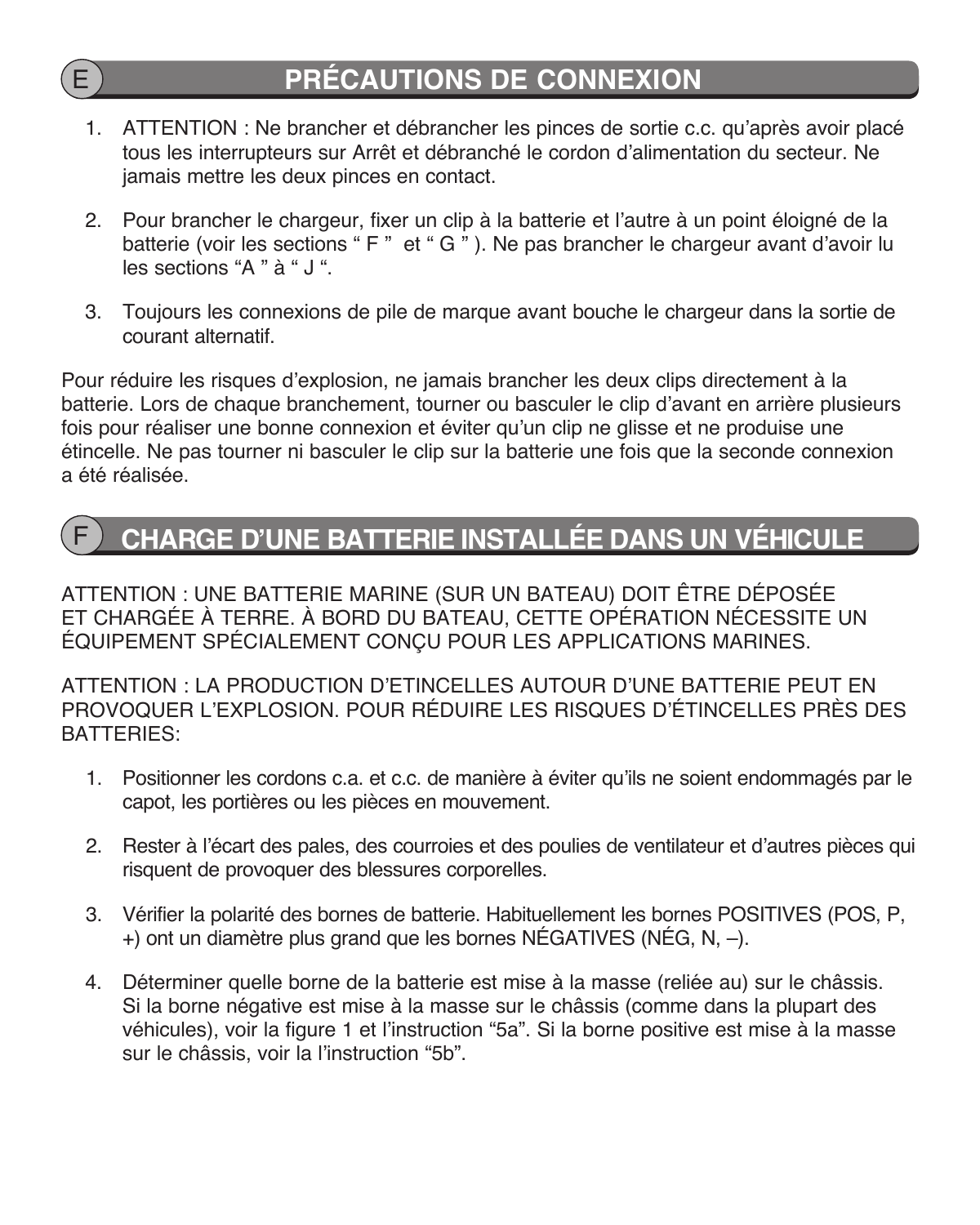- 5. a) Sur un véhicule à MASSE NÉGATIVE, brancher le clip POSITIF (rouge) du chargeur de batterie sur la borne POSITIVE (POS, P, +) de la batterie non reliée à la masse.
	- b) Sur un véhicule à MASSE POSITIVE, brancher le clip NÉGATIF (noir) du chargeur de batterie sur la borne NÉGATIVE (NÉG, N, –) de la batterie non reliée à la masse. (Cet arrangement est d'habitude trouvé dans pré-1970 véhicules étrangers ou pré-1970 tracteurs de ferme. Ceci est un événement rare.)
- 6. Brancher le second clip du chargeur de batterie sur le châssis du véhicule ou le blocmoteur, aussi loin que possible de la batterie. Ne pas brancher le clip sur le carburateur, les conduites de carburant, ou les parties en tôle de la carrosserie. Le brancher sur une partie métallique épaisse du châssis ou du bloc-moteur. Le Négatif au Sol de Châssis
- 7. Lorsque vous débranchez le chargeur, débranchez le cordon d'alimentation secteur, retirez la pince du châssis du véhicule puis retirez la pince de la borne de la batterie.
- 8. Se reporter aux instructions d'utilisation pour tout renseignement concernant le réglage des sélecteurs.
- 9. Voir les Instructions d'Opération pour les informations de durée de charge.



## G **CHARGE D'UNE BATTERIE HORS D'UN VÉHICULE**

ATTENTION : UNE BATTERIE MARINE (SUR UN BATEAU) DOIT ÊTRE DÉPOSÉE ET CHARGÉE À TERRE. À BORD DU BATEAU, CETTE OPÉRATION NÉCESSITE UN ÉQUIPEMENT SPÉCIALEMENT CONÇU POUR LES APPLICATIONS MARINES.

ATTENTION : LAPRODUCTION D'ETINCELLES AUTOUR D'UNE BATTERIE PEUT EN PROVOQUER L'EXPLOSION. POUR RÉDUIRE LES RISQUES D'ÉTINCELLES PRÈS DES BATTERIES:

- 1. Vérifier la polarité des bornes de batterie. Habituellement les bornes POSITIVES (POS, P, +) ont un diamètre plus grand que les bornes NÉGATIVES (NÉG, N, –).
- 2. Fixer un câble (non fourni) à la borne NÉGATIVE (NÉG, N, –) de la batterie. Ce câble doit mesurer au moins 24 pouces (61 cm) de long et son calibre ne doit pas être inférieur à celui des câbles de sortie du chargeur (les câbles de batterie et d'assistance au démarrage conviennent très bien).
- 3. Brancher le clip POSITIF (ROUGE) du chargeur à la borne POSITIVE (POS, P, +) de la batterie.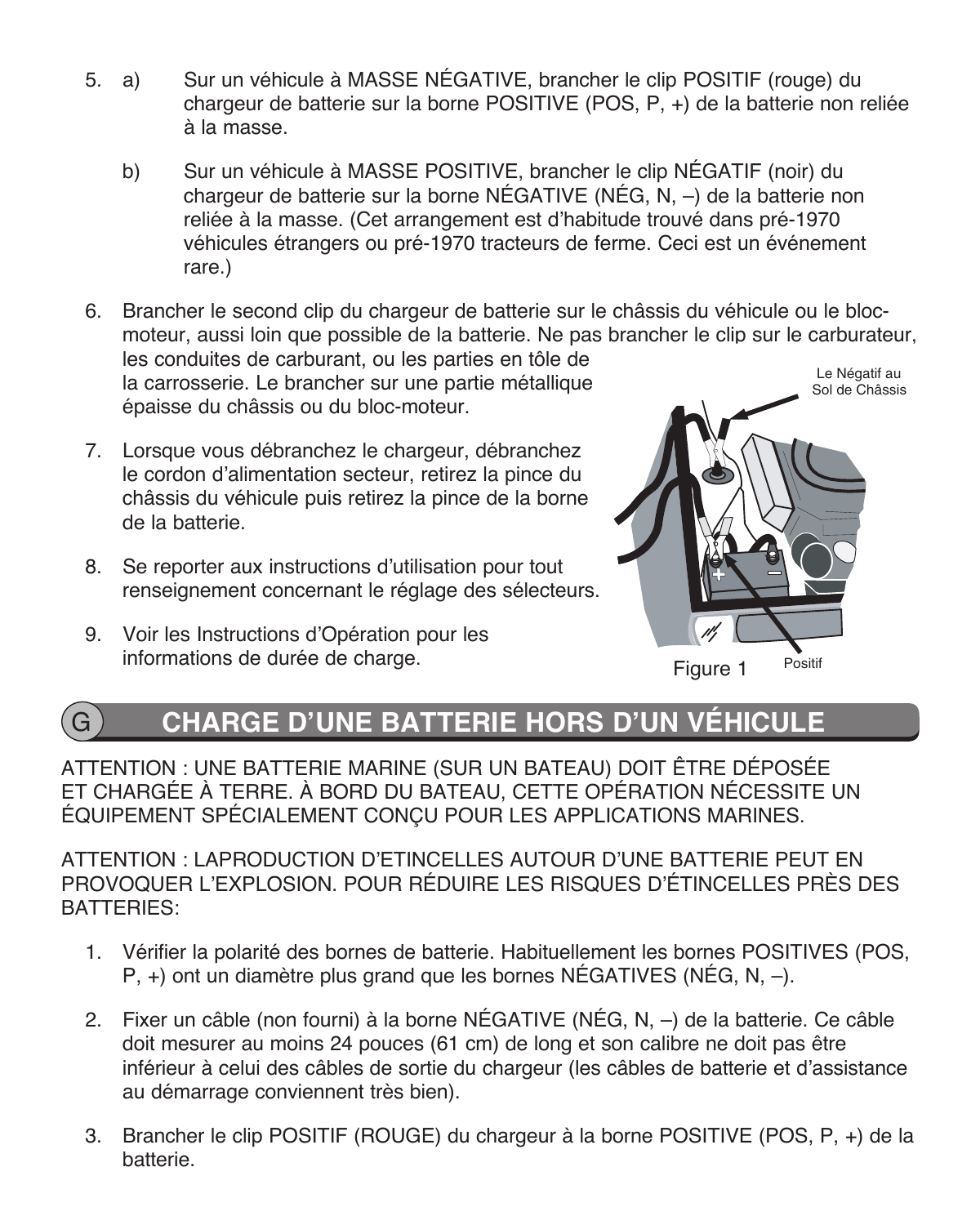- 4. Se placer et positionner l'extrémité libre du câble (installé à l'étape 2) aussi LOIN de la batterie que possible. EN TOURNANT LE DOS À LA BATTERIE, brancher le clip NÉGATIF (noir) du chargeur à l'extrémité libre du câble.
- 5. Lorsque la charge déterminée, débranchez ensuite le chargeur, toujours dans l'ordre inverse de la procédure de branchement, et tenez-vous le plus loin possible de la batterie lors du premier débranchement.



#### **MODE D'EMPLOI**

- 1. Le mainteneur de charge est livré avec trois options de connexion : pinces, cosses et adaptateur 12 V. Choisissez l'option convenant le mieux à vos besoins et connectez-la au fil de sortie.
- 2. Effectuez le branchement correct de la batterie selon l'option de sortie choisie (consultez la section F ou G selon le cas).
- 3. Branchez le mainteneur dans une prise secteur. Si le voyant rouge s'allume, le chargeur a commencé à charger. Si le voyant vert s'allume, la batterie est à pleine charge et sera maintenue. Si le voyant rouge clignote, cela indique qu'un état de polarité inversée a été détecté. Débranchez de la prise secteur immédiatement et vérifiez tous les branchements de la batterie jusqu'à ce que la cause ait été trouvée et corrigée.
- 4. Si le voyant rouge reste allumé lors du branchement secteur, le chargeur effectuera son processus de charge multi-étape et amènera automatiquement la batterie à pleine charge, ce qui sera indiqué par le voyant vert allumé.

**Remarque :** Si le voyant d'ERREUR rouge clignote après le commencement du cycle de charge, cela indique qu'un défaut s'est produit ou qu'une cellule court-circuitée a été détectée. Débranchez du secteur et testez la batterie pour vous assurer qu'elle est en parfait état. Pour de très grandes batteries, le cycle de charge peut s'arrêter lors d'une des étapes de charge et, dans ce cas, le redémarrage du processus de charge devrait résoudre le problème.

5. Lorsque vous avez terminé le processus de charge, veuillez débrancher le cordon d'alimentation CA de la prise CA et débranchez ensuite les conducteurs CC de la batterie/ du véhicule dans l'ordre inverse de la procédure de branchement.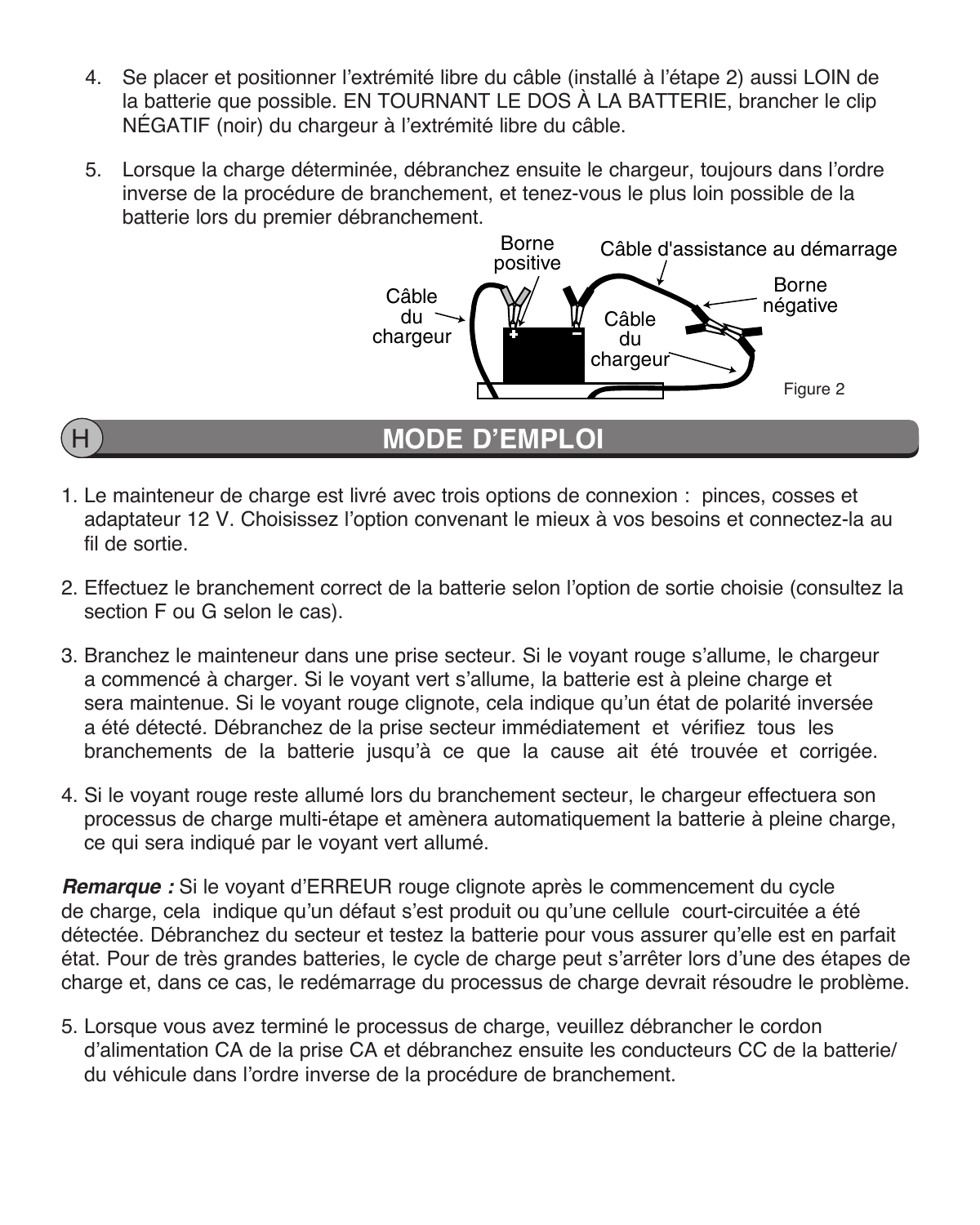## I **CHARGEUR DE SOINS ET D'ENTRETIEN**

ATTENTION – Assurez-vous que le chargeur n'est pas branché à une prise électrique avant de commencer à en faire l'entretien.

Un minimum d'entretien permettra à votre chargeur de batterie de demeurer opérationnel et en bon état pendant des années.

- 1. Nettoyez les pinces après chaque utilisation. Essuyez toute trace de liquide de batterie sur les pinces afin d'en prévenir la corrosion. Le liquide de batterie peut être neutralisé avec une solution d'eau et de bicarbonate de soude.
- 2. Nettoyez le boîtier au besoin, à l'aide d'un chiffon doux.

Aucune pièce interne ne peut être réparée par l'utilisateur.

Pour toute question concernant l'utilisation, les applications ou la réparation de l'appareil, communiquez avec le soutien technique en composant le 800.328.2921.

## **GARANTIE LIMITÉE**

Clore Automotive mérite ce produit pour être libre des défauts dans le matériel ou de l'exécution pour une période d'une année de la date d'achat d'utilisateur final original.

La présente garantie s'applique à toute personne ayant fait l'acquisition du produit dans les un an suivant la date d'achat au détail initial, mais elle est nulle et non avenue si le produit a été traité de façon abusive, modifié, mal utilisé ou mal emballé et endommagé lors de son retour à l'atelier de réparation.

La présente garantie s'applique uniquement au produit et non aux accessoires qui s'usent à l'usage, inclus avec le produit ; le remplacement ou la réparation de ces pièces sera à la charge du propriétaire.

LES TERMES DE LA GARANTIE LIMITÉE CLORE AUTOMOTIVE CONSTITUENT LE RECOURS UNIQUE ET EXCLUSIF DE L'ACHETEUR. LES GARANTIES IMPLICITES DE QUALITÉ MARCHANDE ET D'ADAPTATION À UN USAGE PARTICULIER SONT LIMITÉES À LA DURÉE DE LA PRÉSENTE GARANTIE EXPRESSE. APRÈS UN AN À COMPTER DE LA DATE D'ACHAT, TOUT RISQUE DE PERTE POUR QUELQUE RAISON QUE CE SOIT SERA À LA CHARGE DE L'ACHETEUR.

EN AUCUN CAS CLORE AUTOMOTIVE NE POURRA TRE TENUE RESPONSABLE DE DOMMAGES ACCESSOIRES ET CONSÉQUENTS. LA RESPONSABILITÉ DE CLORE AUTOMOTIVE NE DEVRA JAMAIS EXCÉDER LE PRIX D'ACHAT DE CETTE MACHINE, QUE LADITE RESPONSABILITÉ DÉCOULE D'UNE RUPTURE DE GARANTIE (EXPRESSE OU IMPLICITE), DE NÉGLIGENCE, D'ACTE DOMMAGEABLE OU DE TOUTE AUTRE RAISON.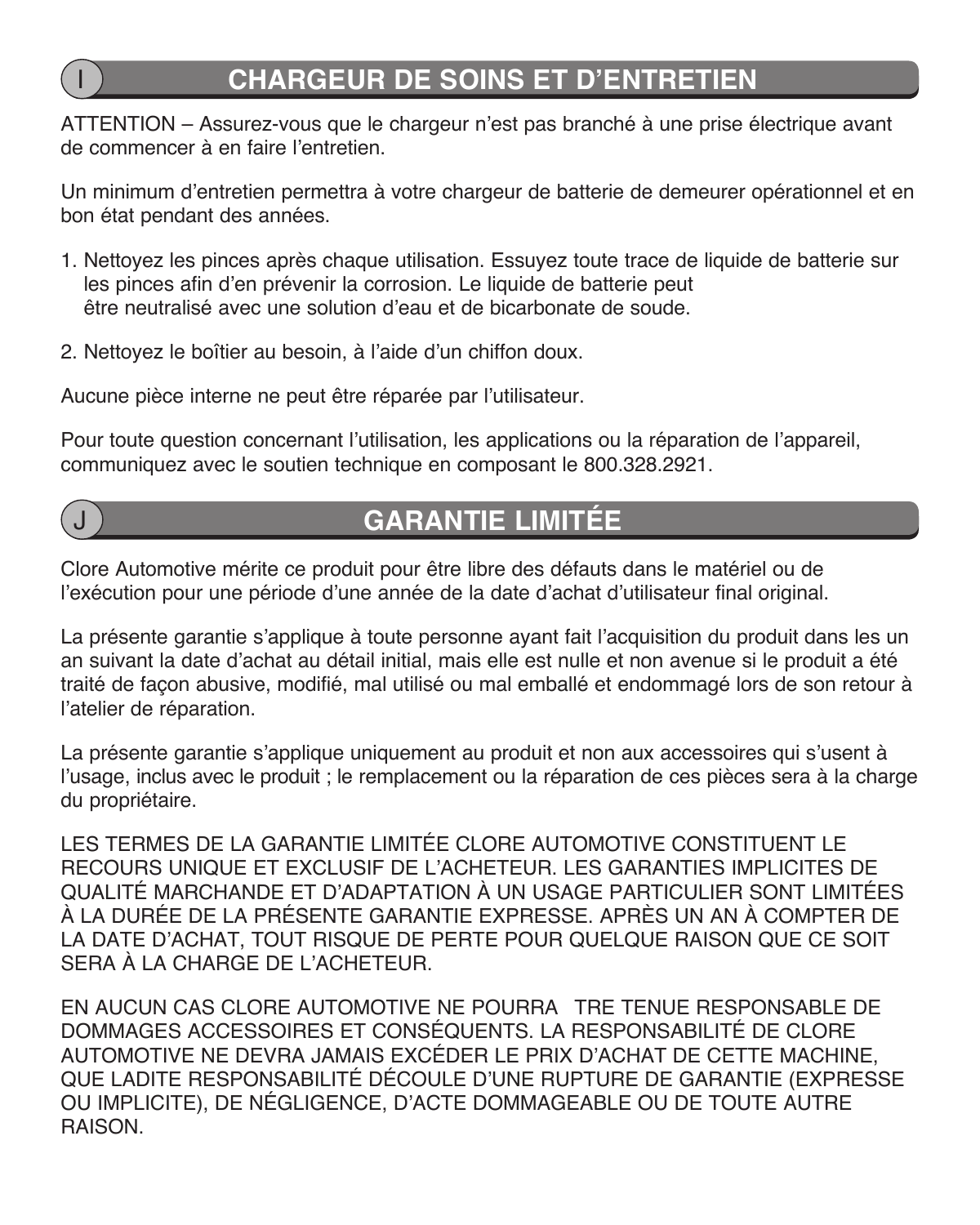Certaines provinces n'autorisant pas la restriction des garanties ou la restriction des dommages accessoires ou conséquents, le présent déni de responsabilité et la présente restriction ne s'appliquent pas à tous les cas. Cette

garantie vous donne des droits spécifiques, et vous pouvez avoir d'autres droits qui varient d'une province à l'autre.

## **POUR OBTENIR DES SERVICES SOUS GARANTIE**

#### **Si ce produit fait défaut dans la période de garantie, le retourner à votre revendeur pour un échange. Un cours de validité, de caisse daté est requis pour obtenir un service sous garantie.**

Pour toute question concernant l'utilisation, le service hors garantie ou le service sous garantie d'autres produits Clore Automotive, contacter Clore Automotive Technical Service, 800.328.2921 (913.310.1050); www.cloreautomotive.com.

#### **Enregistrement de votre achat**

Pour recevoir le meilleur service et des mises à niveau périodiques du produit, veuillez visiter www.cloreregistration.com, cliquez sur le logo **CHARGE IT!**, renseignez les informations sur le formulaire Web et cliquez sur « soumettre ». Ce n'est pas plus compliqué que cela !

#### **ADVERTISSEMENT**

Ce produit peut vous exposer à des produits chimiques comme le chlorure de vinyle, le styrène et l'acrylonitrile, qui sont réputés dans l'Etat de Californie comme pouvant causer des cancers. Pour davantage de renseignements rendez-vous sur www.P65Warnings.ca.gov.